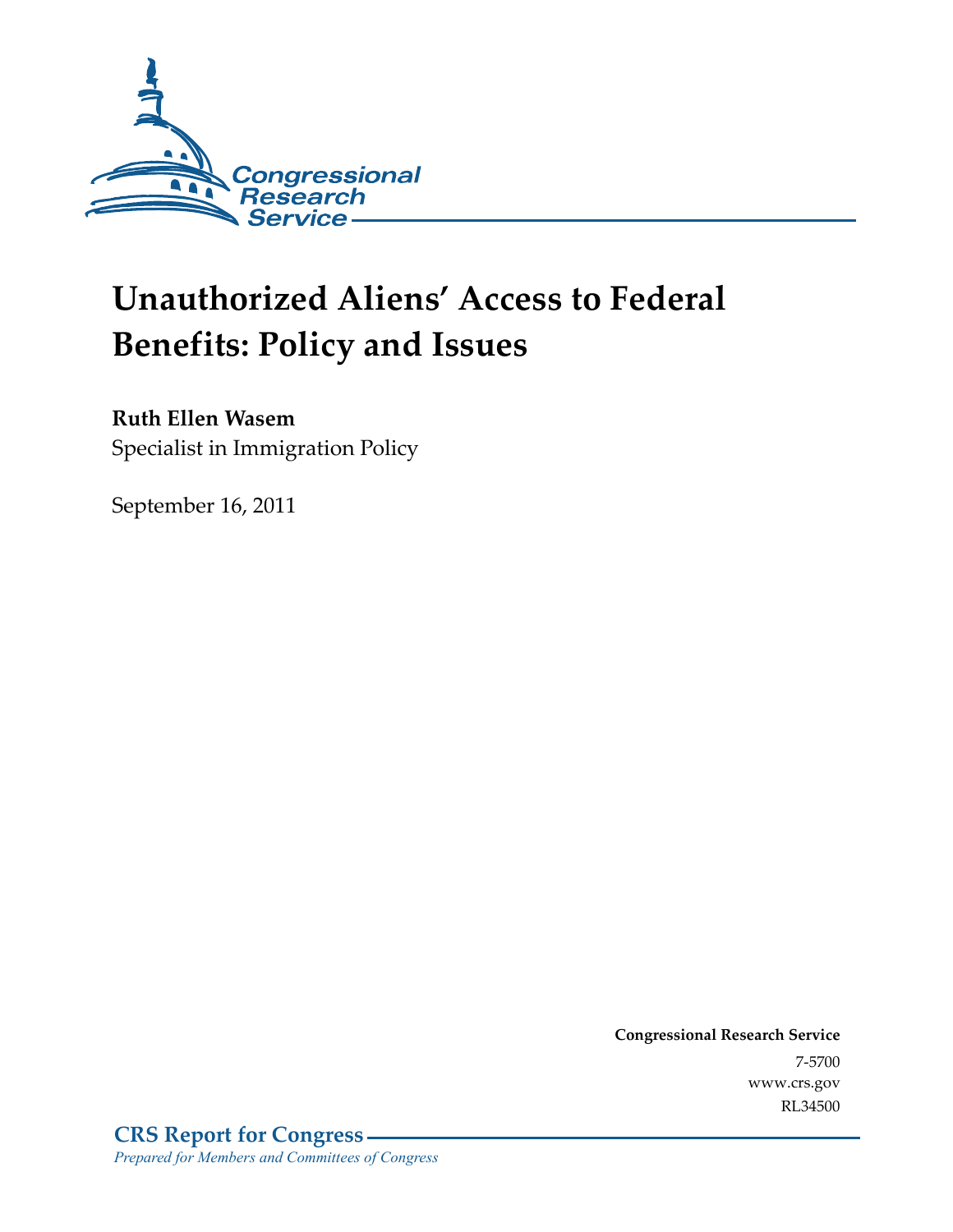## **Summary**

Federal law bars aliens residing without authorization in the United States from most federal benefits; however, there is a widely held perception that many unauthorized aliens obtain such benefits. The degree to which unauthorized resident aliens should be accorded certain rights and privileges as a result of their residence in the United States, along with the duties owed by such aliens given their presence, remains the subject of debate in Congress. This report focuses on the policy and legislative debate surrounding unauthorized aliens' access to federal benefits.

Except for a narrow set of specified emergency services and programs, unauthorized aliens are not eligible for federal public benefits. The law (§401(c) of P.L. 104-193) defines federal public benefit as

any grant, contract, loan, professional license, or commercial license provided by an agency of the United States or by appropriated funds of the United States; and any retirement, welfare, health, disability, public or assisted housing, postsecondary education, food assistance, unemployment benefit, or any other similar benefit for which payments or assistance are provided to an individual, household, or family eligibility unit by an agency of the United States or by appropriated funds of the United States.

The actual number of unauthorized aliens in the United States is unknown. Researchers at the Pew Hispanic Center estimate that there were 11.2 million unauthorized immigrants living in the United States in March 2010. Calculations by Pew Hispanic Center demographer Jeffrey Passel based on the 2008 March Current Population Survey (CPS) estimated that the number of persons living in families in which the head of the household or the spouse was an unauthorized alien was 16.6 million. There were 8.8 million unauthorized families, which he defines as a family unit or solo individual in which the head or spouse is unauthorized. A noteworthy portion of the households headed by unauthorized aliens are likely to have U.S. citizen children, as well as spouses who may be legal permanent residents (LPRs), and are referred to as "mixed status" families. The number of U.S. citizen children in "mixed status" families has grown from 2.7 million in 2003 to 4.5 million in 2010. Passel estimates that one in three children who have a parent who is unauthorized is also considered poor according to the federal poverty rate.

Although the law appears straightforward, the policy on unauthorized aliens' access to federal benefits is peppered with ongoing controversies and debates. Some center on demographic issues (e.g., how to treat mixed-immigration status families). Others explore unintended consequences, most notably when tightening up the identification requirements results in denying benefits to U.S. citizens. Still others are debates about how broadly the clause "federal public benefit" should be implemented. This report will be updated if policy changes warrant.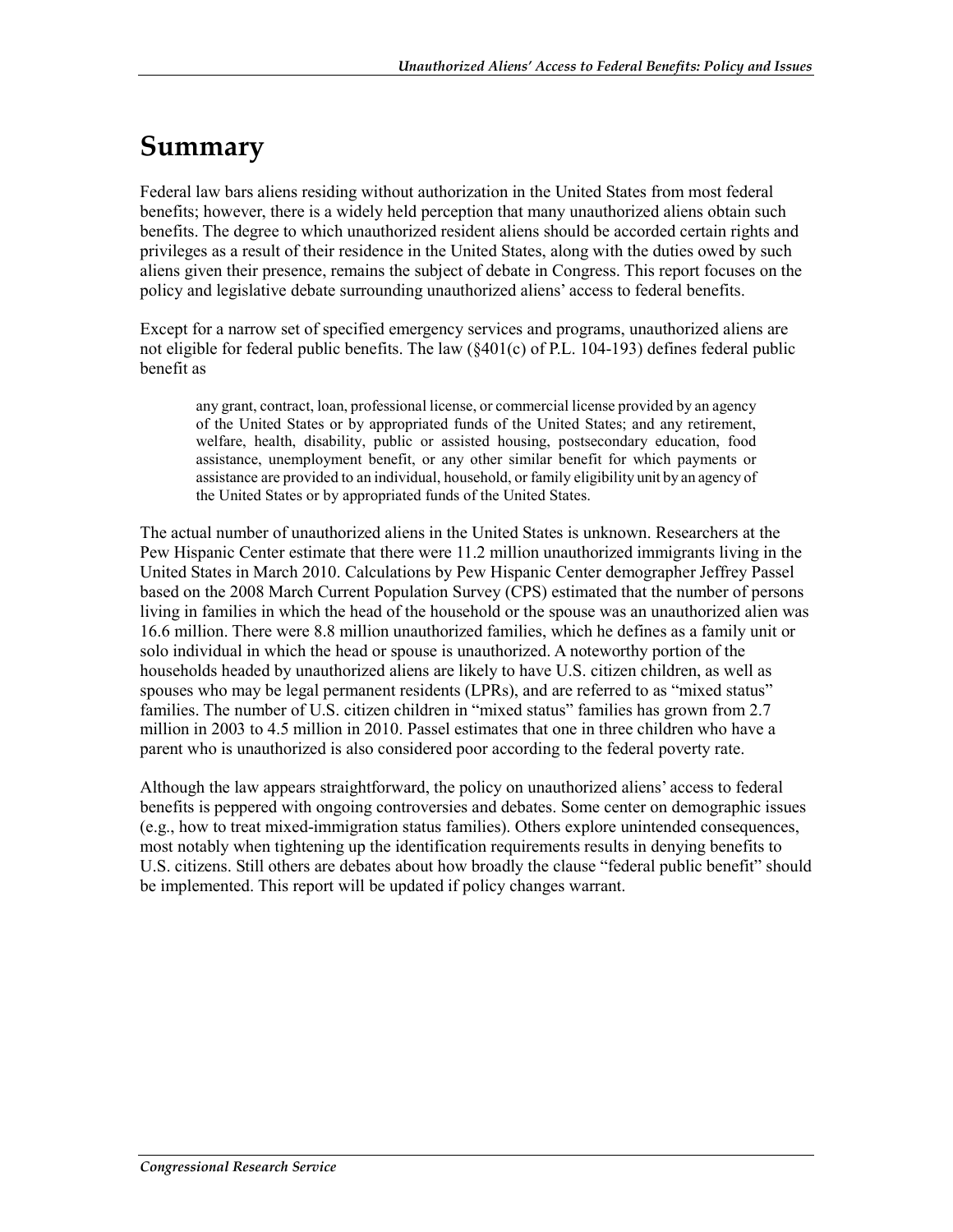## Contents

## Figures

| Figure 3. "Mixed Status" and Other Unauthorized Families, by Demographic |  |
|--------------------------------------------------------------------------|--|
| Figure 4. Immigration Status of Children of "Mixed Status" and Other     |  |

## Contacts

|--|--|--|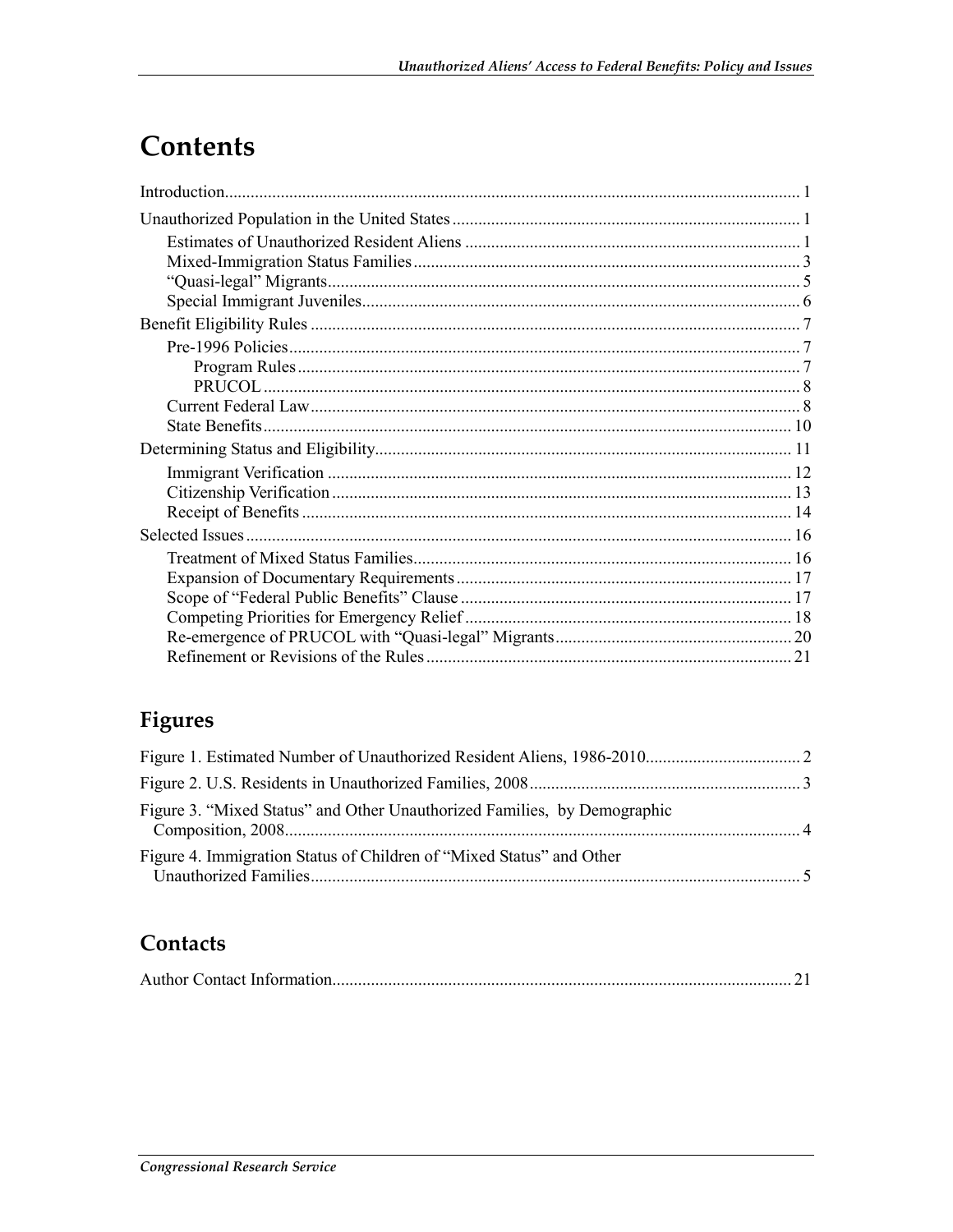## **Introduction**

The number of foreign-born people residing in the United States (37 million) is at the highest level in our history and, as a portion of the U.S. population, has reached a percentage (12.4%) not seen since the early  $20<sup>th</sup>$  century.<sup>1</sup> Of the foreign-born residents in the United States, approximately one-third are speculated to be unauthorized residents (often characterized as illegal aliens).

The degree to which unauthorized resident aliens should be accorded certain rights and privileges as a result of their residence in the United States, along with the duties owed by such aliens given their presence, remains the subject of debate in Congress.<sup>2</sup> Included among the specific policy areas that spark controversy are due process rights, tax liabilities, military service, eligibility for federal assistance, educational opportunities, and pathways to citizenship. This report focuses on the policy and legislative debate surrounding unauthorized aliens' access to federal benefits.<sup>3</sup>

## **Unauthorized Population in the United States**

The three main components of the unauthorized resident alien population are foreign nationals who overstay their nonimmigrant visas, foreign nationals who enter the country surreptitiously, and foreign nationals who are admitted on the basis of fraudulent documents. In all three instances, these aliens are in violation of the Immigration and Nationality Act (INA) and subject to removal. The actual number of unauthorized aliens in the United States is not known, as locating and enumerating people who are residing in the United States without permission poses many methodological problems.

### **Estimates of Unauthorized Resident Aliens**

Estimates derived from the March Supplement of the U.S. Census Bureau's Current Population Survey (CPS) indicate that the unauthorized resident alien population rose from 3.2 million in 1986 to 11.2 million in 2010, as **Figure 1** shows.<sup>4</sup> This estimate is virtually unchanged from an estimate of 11.1 million for 2009. These researchers concluded that size of the unauthorized resident alien population has declined from an estimated 12.1 million unauthorized immigrants living in the United States in March 2007.<sup>5</sup>

<sup>&</sup>lt;sup>1</sup> CRS Report R41592, *The U.S. Foreign-Born Population: Trends and Selected Characteristics*, by William A. Kandel.

<sup>2</sup> For a comprehensive legal analyses of these issues at the state and local levels, see CRS Report RL34345, *State and Local Restrictions on Employing, Renting Property to, or Providing Services for Unauthorized Aliens: Legal Issues and Recent Judicial Developments*, by Kate M. Manuel, Jody Feder, and Alison M. Smith.

<sup>3</sup> For policy on legal permanent residents' eligibility, see CRS Report RL33809, *Noncitizen Eligibility for Federal Public Assistance: Policy Overview and Trends*, by Ruth Ellen Wasem.

<sup>4</sup> For a full analysis of these data, see CRS Report RL33874, *Unauthorized Aliens Residing in the United States: Estimates Since 1986*, by Ruth Ellen Wasem.

<sup>5</sup> Jeffrey S. Passel and D'Vera Cohn, *Unauthorized Immigrant Population: National and State Trends, 2010*, Pew Hispanic Center, February 1, 2011.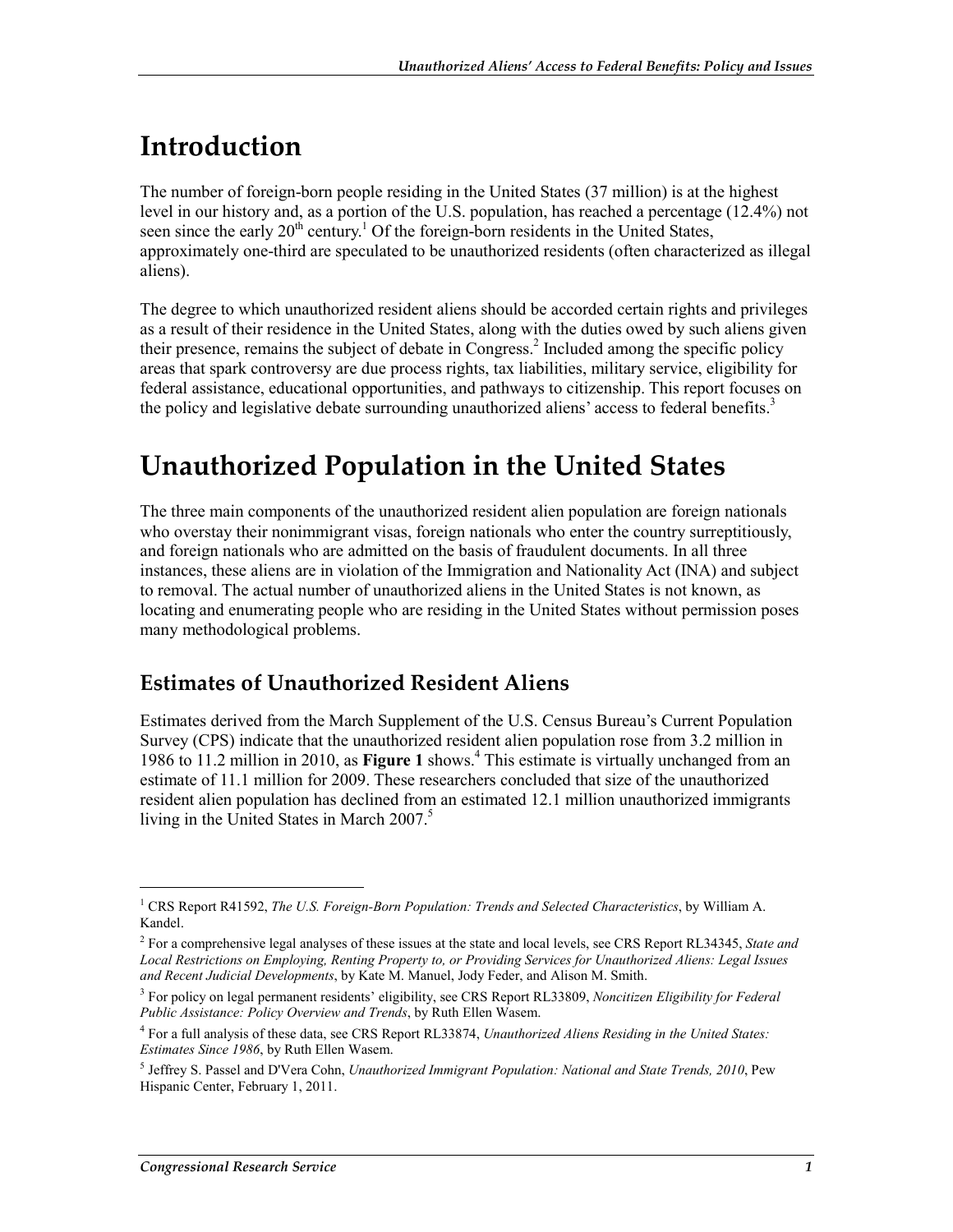

**Figure 1. Estimated Number of Unauthorized Resident Aliens, 1986-2010** 

**Sources:** CRS presentation of analyses of U.S. Census and CPS data conducted by Karen Woodrow and Jeffrey Passel (1986 and 1990); Robert Warren (1996, 2000, and 2003); Jeffrey Passel, Randy Capps, and Michael Fix (2002); Passel and D'Vera Cohn (2008, 2010, 2011); Michael Hoefer, Nancy Rytina, and Bryan Baker (2009, 2010, 2011).

Michael Hoefer, Nancy Rytina, and Bryan C. Baker of the Department of Homeland Security's (DHS's) Office of Immigration Statistics (OIS) published their estimates of the unauthorized resident alien population and yielded results consistent with Passel's estimates discussed above (**Figure 1**). OIS demographers Hoefer, Rytina, and Baker drew their estimates from the American Community Survey (ACS) of the U.S. Census Bureau. Although their ACS estimates tend to be lower than Passel's CPS estimates, the trends are comparable.<sup>6</sup>

As part of a more comprehensive analysis, Pew Hispanic Center demographer Jeffrey Passel estimated that the number of persons living in families in which the head of the household or the spouse was an unauthorized alien was 8.8 million as of 2008. This estimate of 16.6 million includes the 11.9 million unauthorized aliens in its calculation.<sup>7</sup> The 2008 data are the most recent analysis that breaks down the data into family characteristics.

<sup>6</sup> Department of Homeland Security, Office of Immigration Statistics, *Estimates of the Unauthorized Immigrant Population Residing in the United States: January 2010*, by Michael Hoefer, Nancy Rytina, and Bryan C. Baker, 2011. The OIS reported an estimated 11.6 million unauthorized alien residents as of January 2006, up from 8.5 million in January 2000. Department of Homeland Security, Office of Immigration Statistics, *Estimates of the Unauthorized Immigrant Population Residing in the United States: January 2006*, by Michael Hoefer, Nancy Rytina, and Christopher Campbell, 2007.

<sup>7</sup> Jeffrey S. Passel and D'Vera Cohn, *A Portrait of Unauthorized Immigrants in the United States*, Pew Hispanic Center, April 14, 2009; and Jeffrey Passel, *Size and Characteristics of the Unauthorized Migrant Population in the U.S.: Estimates Based on the March 2005 Current Population Survey,* Pew Hispanic Center, March 7, 2006.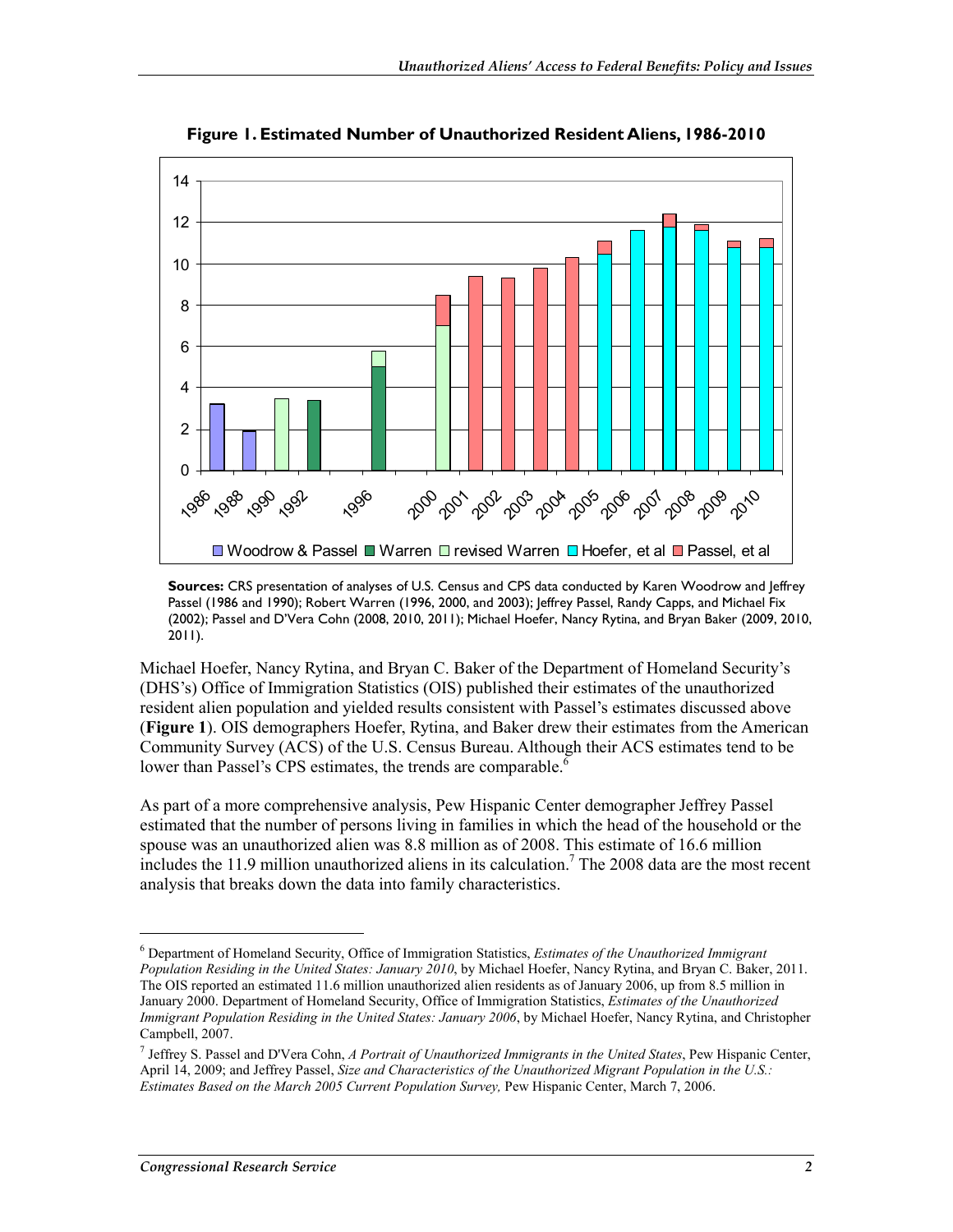

**Figure 2. U.S. Residents in Unauthorized Families, 2008** 

**Source:** CRS presentation of analysis of Current Population Survey data conducted by Jeffrey Passel and D'Vera Cohn (2009).

As **Figure 2** illustrates, almost half (47%) of the households headed by unauthorized aliens consist of married or cohabiting couples with children. Other adults with children, mainly single parents, comprise another 13% of households headed by unauthorized aliens. Passel projected that unauthorized aliens accounted for about 5.4% of the civilian labor force in March 2008, or about 8.3 million workers out of a labor force of 154 million. $\delta$ 

#### **Mixed-Immigration Status Families**

A noteworthy portion of the households headed by unauthorized aliens are likely to have U.S. citizen children, as well as spouses who may be legal permanent residents (LPRs). Children born in the United States to parents who are unlawfully present in the United States are U.S. citizens, consistent with the British common law principle known as *jus soli*. This principle is codified in the Fourteenth Amendment of the U.S. Constitution and by Section 301(a) of the INA, which

<sup>8</sup> Jeffrey Passel, *Estimates of the Size and Characteristics of the Undocumented Population*, Pew Hispanic Center, March 21, 2005; and, Jeffrey S. Passel and D'Vera Cohn, *A Portrait of Unauthorized Immigrants in the United States*, Pew Hispanic Center, April 14, 2009.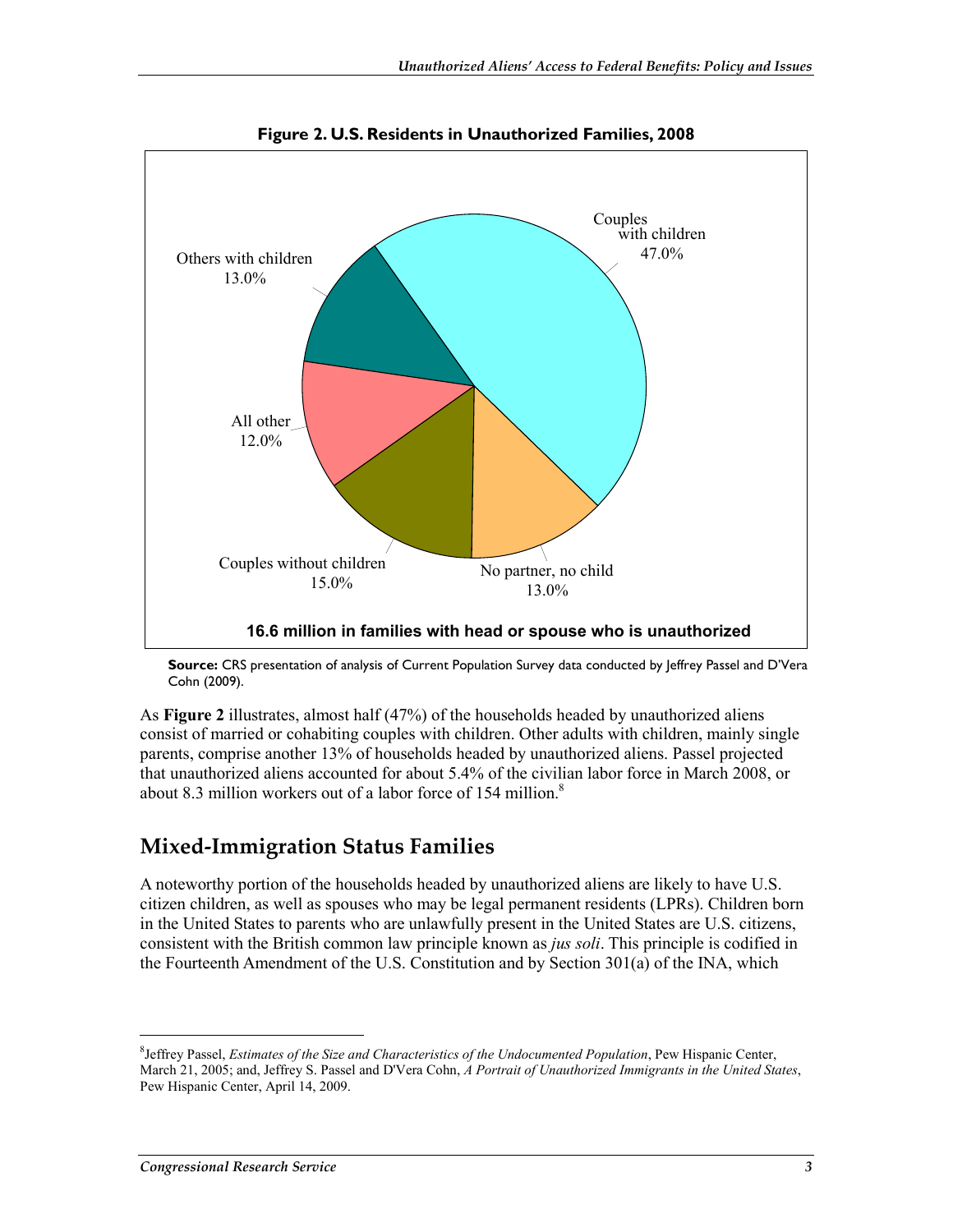provides that a person who is born in the United States, subject to its jurisdiction, is a citizen of the United States regardless of the race, ethnicity, or alienage of the parents.<sup>9</sup>





**Source:** CRS presentation of analysis of Current Population Survey data conducted by Jeffrey Passel and D'Vera Cohn (2009).

As depicted in **Figure 3**, Passel estimates that there were 16.6 million unauthorized or "mixed status" families. He offers a further demographic breakdown of this population:

Mixed-status family groups—that is, families with unauthorized immigrants and their U.S. citizen children—consist of 8.8 million people. Of these, 3.8 million are unauthorized immigrant adults and half a million are unauthorized immigrant children. The rest are U.S. citizens (mainly children) and legal immigrants.<sup>10</sup>

Passel also reported that there were an estimated 1.5 million unauthorized children and an estimated 4.0 million citizen children who were living in families in which the head of the family or a spouse was unauthorized in 2008. Passel estimates that one in three children who have a

<sup>9</sup> 8 U.S.C. §1401(a). For a complete legal analysis of *jus soli*, see CRS Report RL33079, *Birthright Citizenship Under the 14th Amendment of Persons Born in the United States to Alien Parents*, by Margaret Mikyung Lee.

<sup>10</sup> Jeffrey S. Passel and D'Vera Cohn, *A Portrait of Unauthorized Immigrants in the United States*, Pew Hispanic Center, April 14, 2009.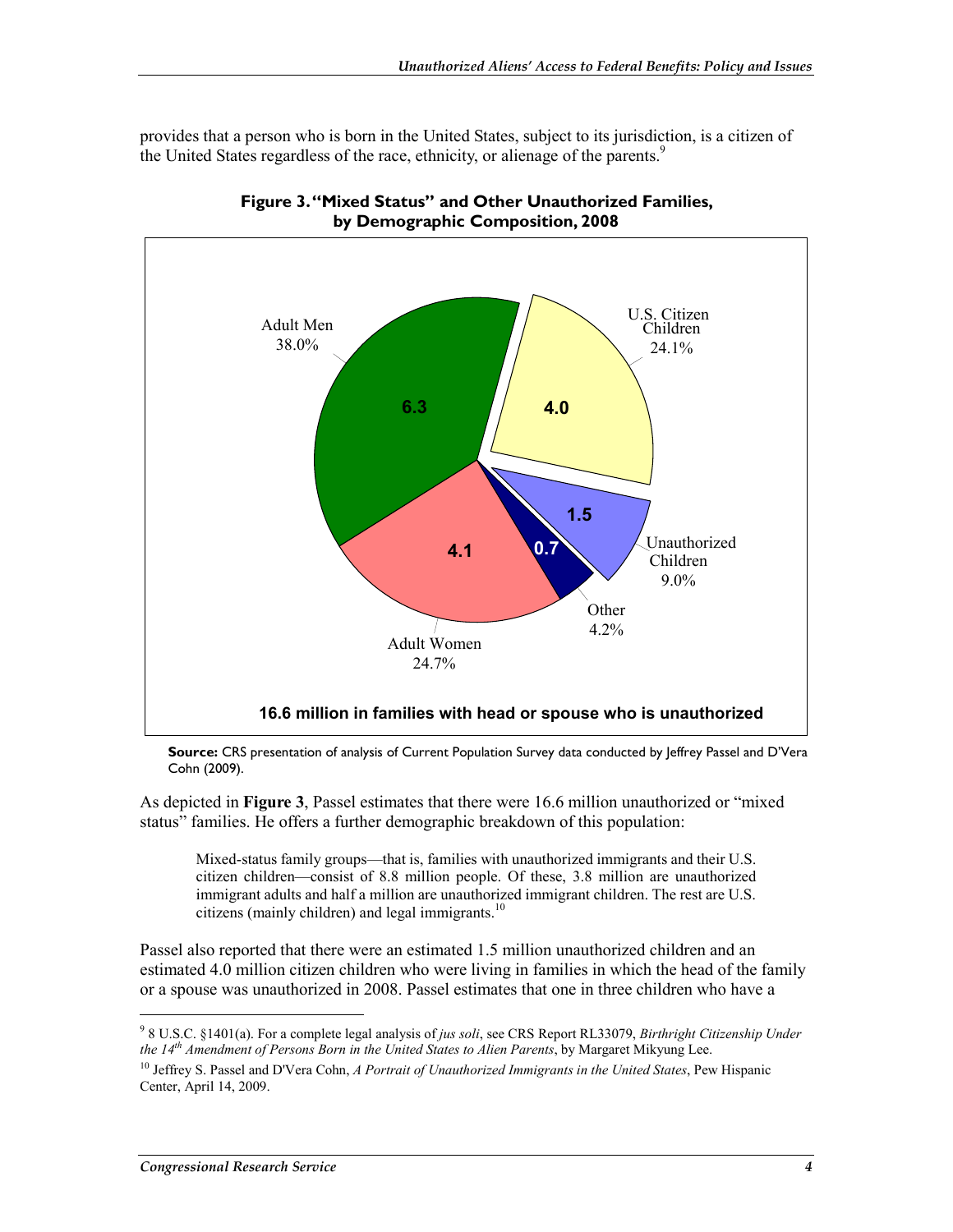parent who is unauthorized is also considered poor according to the federal poverty rate.<sup>11</sup> As **Figure 4** illustrates, the number of citizen children in households headed by an unauthorized alien has grown from 2.7 million in 2003 to 4.5 million in 2010. The number of unauthorized children, however, has declined from 1.5 million in 2003 to 1.0 million in 2010.<sup>12</sup>



**Figure 4. Immigration Status of Children of "Mixed Status" and Other Unauthorized Families** 

**Source:** CRS presentation of analysis of Current Population Survey data conducted by Jeffrey Passel and D'Vera Cohn (2011).

## **"Quasi-legal" Migrants**

Not all unauthorized aliens lack legal documents, leading many observers to characterize these *documented* aliens as "quasi-legal" migrants. Specifically, there are certain circumstances in which the Department of Homeland Security issues temporary employment authorization documents (EADs) to aliens who are not otherwise considered authorized to reside in the United States. Aliens with EADs, in turn, may legally obtain social security cards.<sup>13</sup> These "quasi-legal" unauthorized aliens fall in several categories:

<sup>&</sup>lt;sup>11</sup> Just under one-in-five (18%) of the children of U.S. citizens are considered poor. Jeffrey S. Passel and D'Vera Cohn, *A Portrait of Unauthorized Immigrants in the United States*, Pew Hispanic Center, April 14, 2009.

<sup>&</sup>lt;sup>12</sup> Jeffrey S. Passel and D'Vera Cohn, *Unauthorized Immigrant Population: National and State Trends, 2010*, Pew Hispanic Center, February 1, 2011.

<sup>13</sup> For further background, see CRS Report RL32004, *Social Security Benefits for Noncitizens*, by Dawn Nuschler and Alison Siskin.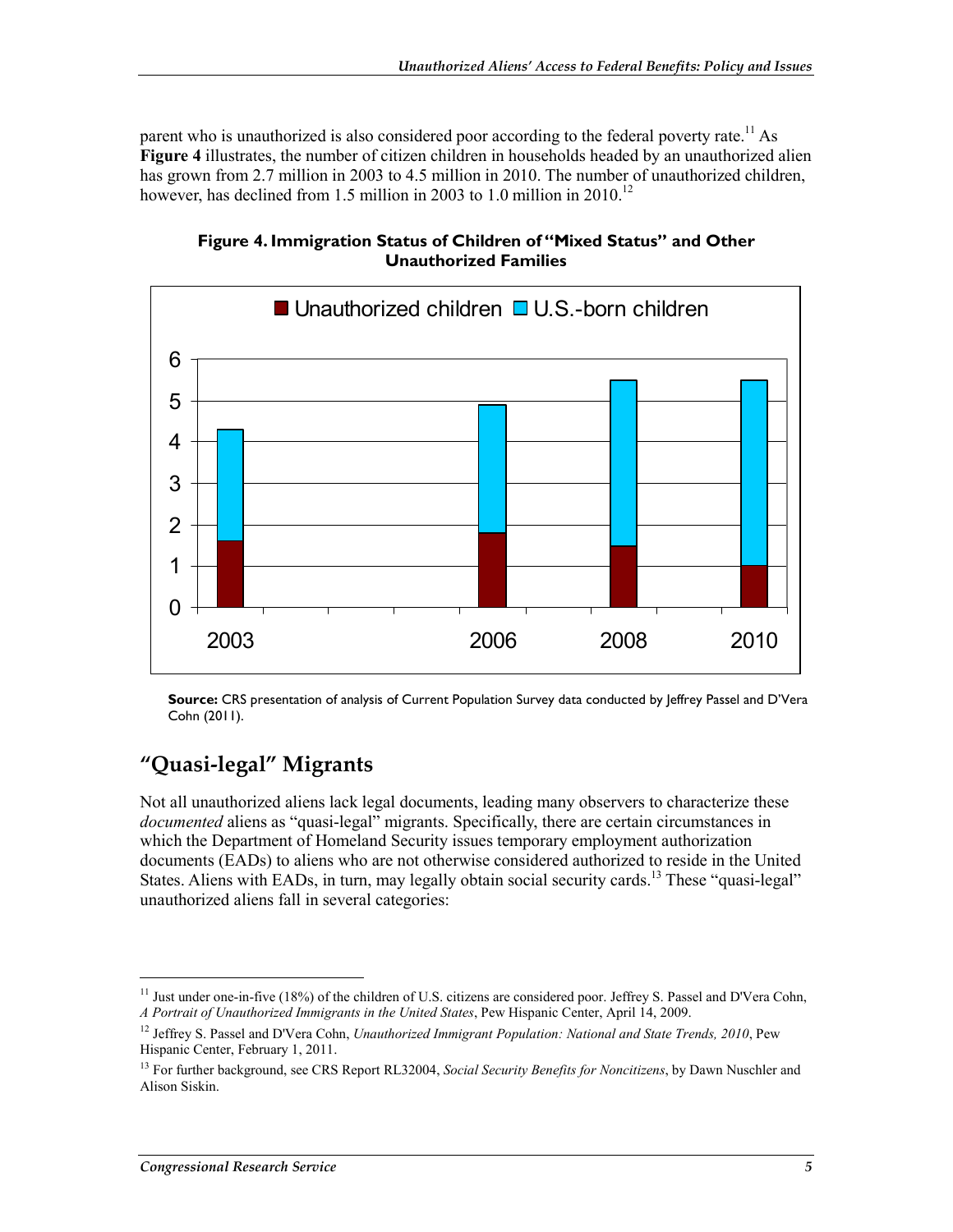- The government has given them temporary humanitarian relief from removal, such as Temporary Protected Status (TPS).<sup>14</sup>
- They have sought asylum in the United States and their cases have been pending for at least 180 days.<sup>15</sup>
- They are immediate family or fiancées of legal permanent residents (LPRs) who are awaiting in the United States their legal permanent residency cases to be processed. $16$
- They have overstayed their nonimmigrant visas and have petitions pending to adjust status as employment-based LPRs.<sup>17</sup>

None of the aliens described above have been formally approved to remain in the United States permanently, and many with pending cases may ultimately be denied LPR status. Only about 25% of asylum seekers, for example, ultimately gain asylum.18 Approximately 80% to 85% of LPR petitions reportedly are approved.<sup>19</sup>

## **Special Immigrant Juveniles**

Over two decades ago, Congress created an avenue for unauthorized migrant children who are dependents of the court to become legal permanent residents (LPRs). Any child or youth who was born in a foreign country; who lives without legal authorization in the United States; has experienced abuse, neglect, or abandonment; and who meets other specified eligibility criteria may be eligible for the LPR classification of special immigrant juvenile (SIJ).

The Immigration Act of 1990 (P.L. 101-649) added the SIJ provision (among other major revisions) to the INA in response to growing concerns over foreign children in the United States who were homeless, orphans, or victims of abusive family situations. Such unauthorized alien children raise complex immigration and child welfare concerns. The provision enables unauthorized alien children who become dependents of the courts to remain in the United States legally and permanently. Otherwise, unauthorized residents who are minors are subject to removal proceedings and deportation, as are all other unauthorized foreign nationals.

To be eligible for the SIJ visa, the foreign national must be unmarried, under the age of 21, and meet three court-determined criteria. The court must have done the following:

<sup>14</sup> For further background, see CRS Report RS20844, *Temporary Protected Status: Current Immigration Policy and Issues*, by Ruth Ellen Wasem and Karma Ester.

<sup>15</sup> For further background, see CRS Report RL32621, *U.S. Immigration Policy on Asylum Seekers*, by Ruth Ellen Wasem.

<sup>16</sup> For further background, see CRS Report RL32235, *U.S. Immigration Policy on Permanent Admissions*, by Ruth Ellen Wasem.

 $17$  The extent that some nonimmigrant (e.g., temporary workers, tourists, or foreign students) overstay their temporary visas and become "quasi-legal" aliens with petitions pending to adjust to legal status is discussed in CRS Report RS22446, *Nonimmigrant Overstays: Brief Synthesis of the Issue*, by Ruth Ellen Wasem.

<sup>18</sup> For further background, see CRS Report RL32621, *U.S. Immigration Policy on Asylum Seekers*, by Ruth Ellen Wasem.

<sup>19</sup> For a full analysis of this issue, see Citizenship and Immigration Services Ombudsman, *2007 Annual Report to Congress*, June 11, 2007.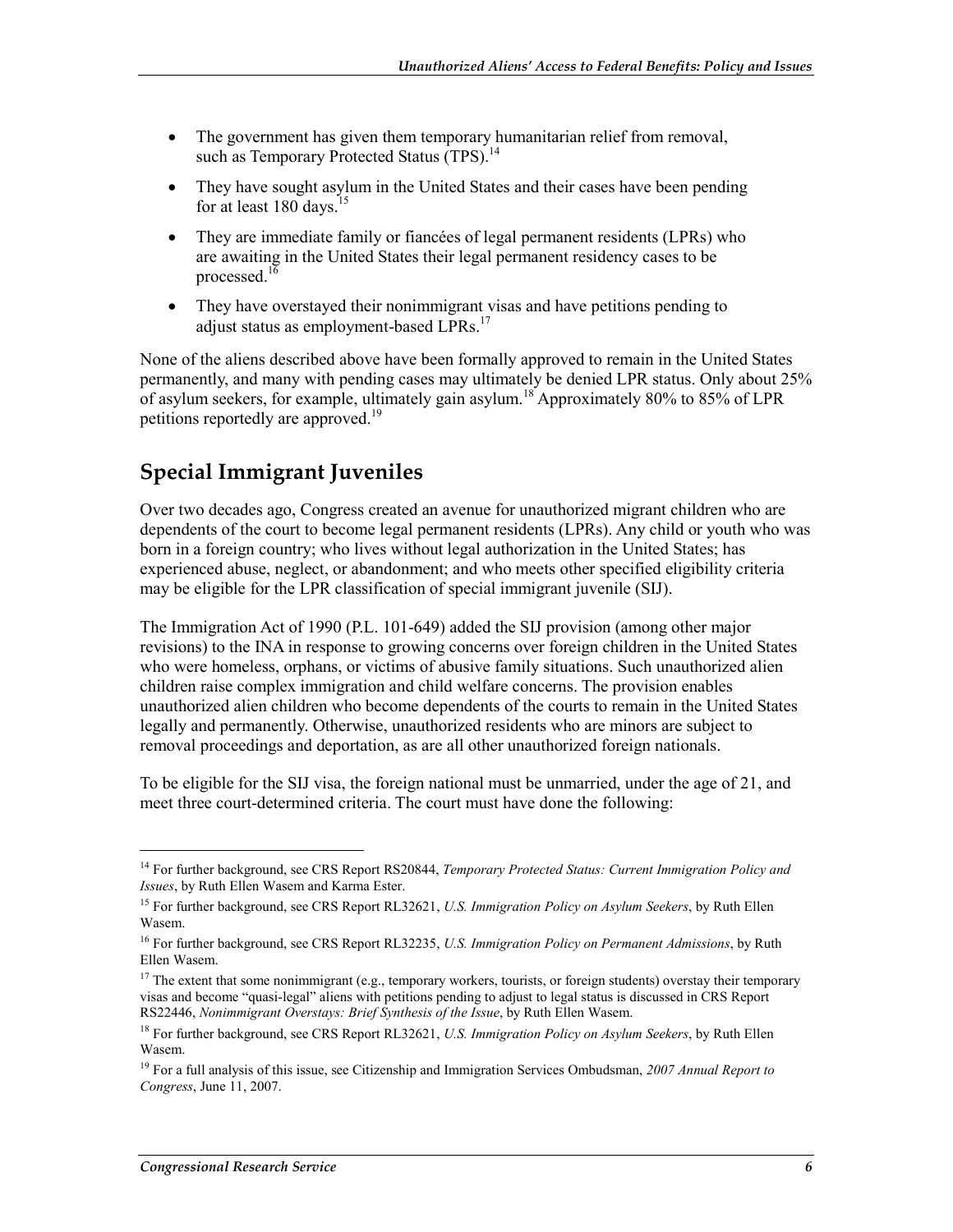- 1. declared the child to be a dependent of the court or granted custody of the child to a state agency (e.g., the child welfare agency);
- 2. determined that reuniting the child with his or her parents is not a "viable option" and thus the child is "eligible for long-term foster care"; and,
- 3. determined that it is not in the child's best interest to return to his/her country of birth or last habitual residence.

The court making these decisions, moreover, must be located in the United States and must have jurisdiction, under state law, to make judicial determinations about the custody and care of juveniles.

According to data from the DHS Office of Immigration Statistics, the number of SIJs has increased from 361 children in FY1992 (the first year SIJ was in effect) to 1,492 in FY2010. The number of SIJ children who have become LPRs has exceeded 1,000 each year since FY2008.

## **Benefit Eligibility Rules**

It is not surprising that most persons lacking legal authority to reside in the United States would not be eligible for federally provided assistance. It is also not unexpected that many persons residing illegally would be on the margins socioeconomically and, thus, would pose particular dilemmas for service providers. The policies discussed below reflect a balancing of the integrity of entitlement programs with humanitarian provision of emergency services and assistance.

### **Pre-1996 Policies**

#### **Program Rules**

1

With the single exception of emergency Medicaid, unauthorized (illegally present) aliens were barred from participation in all the major federal assistance programs that had statutory provisions for noncitizens, as were aliens here legally in a temporary status (i.e., nonimmigrants such as persons admitted for tourism, education, or employment). Since 1986, for example, a Medicaid recipient was required to declare under penalty of perjury whether he or she is a citizen or national of the United States or—if not a citizen or national—that he or she is an alien in a "satisfactory immigration status."<sup>20</sup>

However, many health, education, nutrition, income support, and social service programs did not include specific provisions regarding alien eligibility, and unauthorized aliens were potential participants.<sup>21</sup> These programs included, for example, the Special Supplemental Nutrition Program for Women, Infants, and Children (the WIC program); child nutrition programs;

<sup>&</sup>lt;sup>20</sup> §1137(d) of the Social Security Act, as amended by the Immigration Reform and Control Act (IRCA) of 1986 (P.L. 99-603).

<sup>&</sup>lt;sup>21</sup> A number of states reportedly had enacted laws denying various types of public assistance to all aliens or to legal aliens who had not resided in the United States for a fixed number of years. However, in 1971 the Supreme Court declared these state-imposed restrictions unconstitutional in *Graham v. Richardson* (403 U.S. 365 (1971), both because they violated the Equal Protection Clause of the Fourteenth Amendment and because they encroached upon the exclusive federal power to regulate immigration. See also *Plyler v. Doe*, 457 U.S. 202 (1982).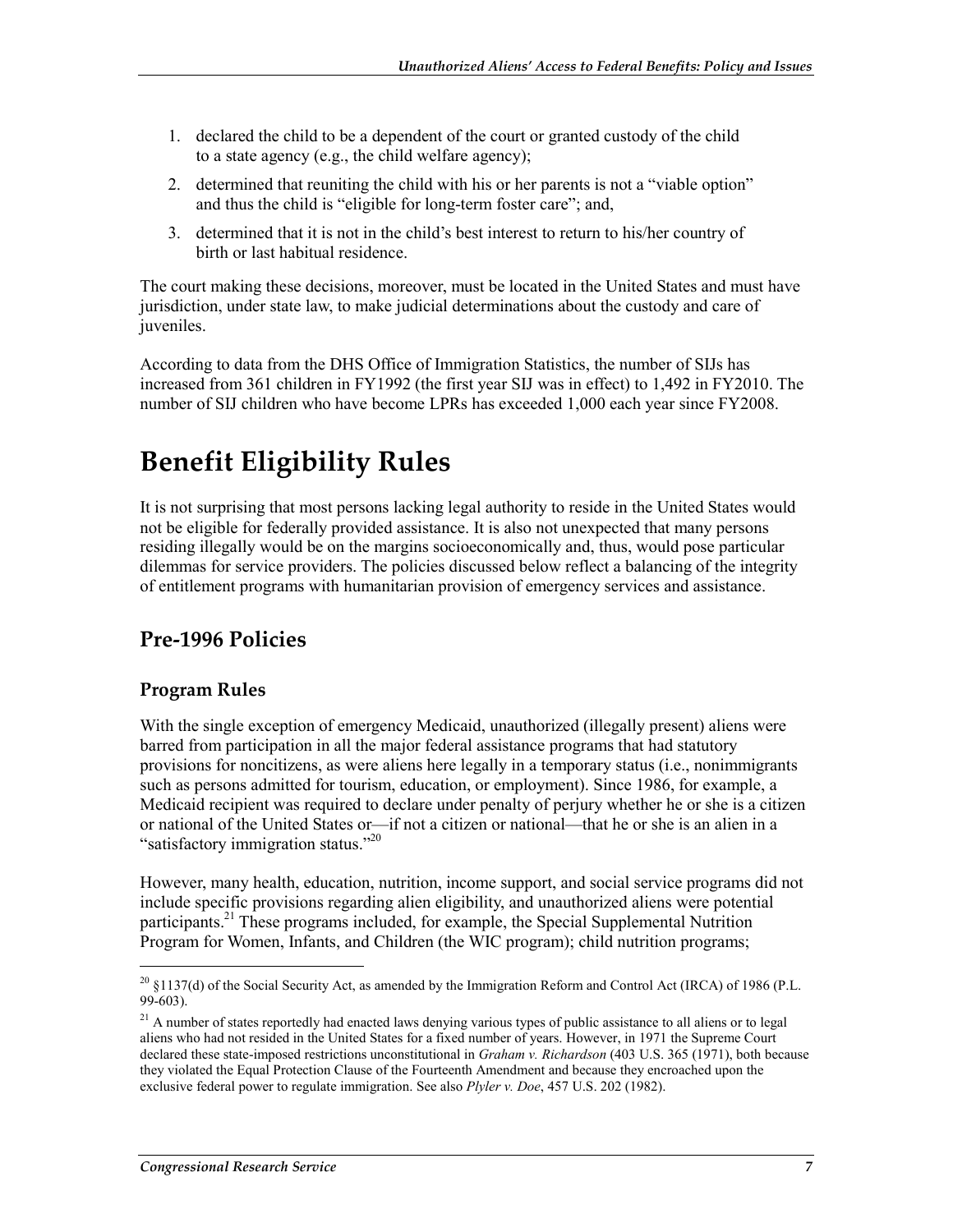initiatives funded through the Elementary and Secondary Education Act; the Earned Income Tax Credit (EITC); community and migrant health centers; and the Social Services Block Grant (SSBG) program.

#### **PRUCOL**

PRUCOL, an acronym for "permanently residing under color of law," is an eligibility standard that is not defined in statute; historically, it has been used to provide a benefit to certain foreign nationals who the government knows are present in the United States, but whom it has no plans to deport or remove. Considered by many to be an obsolete construct, PRUCOL recently began reemerging in the context of "quasi-legal" aliens.

Prior to 1996, eligibility for federal benefits depended on how the PRUCOL standards were interpreted. Many service providers had construed PRUCOL narrowly to include only those aliens here under certain specific statutory authorizations during the 1970s. A federal court, however, disagreed with these narrow interpretations. In *Holley v. Lavine*, the United States Court of Appeals for the Second Circuit held that "[w]hen ... a legislative body uses the term 'under color of law' it deliberately sanctions the inclusion of cases that are, in strict terms, outside the law but are near the border."<sup>22</sup> At that time, the court concluded that the PRUCOL standard for Aid for Families with Dependent Children (AFDC, the precursor to Temporary Assistance for Needy Families), for example, could cover aliens known by the government to be undocumented or deportable, but whom the government nevertheless allowed to remain here indefinitely. The court decisions, however, did not offer a uniform definition of PRUCOL, resulting in differing applications according to the benefit and the class of alien.

#### **Current Federal Law**

Over a decade ago, Title IV of the Personal Responsibility and Work Opportunity Reconciliation Act (PRWORA) of 1996 (P.L. 104-193) established comprehensive restrictions on the eligibility of all noncitizens for means-tested public assistance, with exceptions for legal permanent residents (LPRs) with a substantial U.S. work history or military connection. Regarding unauthorized aliens, Section 401 of PRWORA sought to end the PRUCOL eligibility standard by barring them from any federal public benefit except the emergency services and programs expressly listed in Section 401(b) of PRWORA.

This overarching bar to unauthorized aliens hinges on how broadly the phrase "federal public benefit" is implemented. The law defines this phrase to be

(A) any grant, contract, loan, professional license, or commercial license provided by an agency of the United States or by appropriated funds of the United States; and (B) any retirement, welfare, health, disability, public or assisted housing, postsecondary education, food assistance, unemployment benefit, or any other similar benefit for which payments or assistance are provided to an individual, household, or family eligibility unit by an agency of the United States or by appropriated funds of the United States.<sup>2</sup>

<sup>22 553</sup> F.2d 845 (2d Cir. 1977).

 $^{23}$   $\frac{8401(c)}{c}$  of PRWORA, 8 U.S.C. 1611.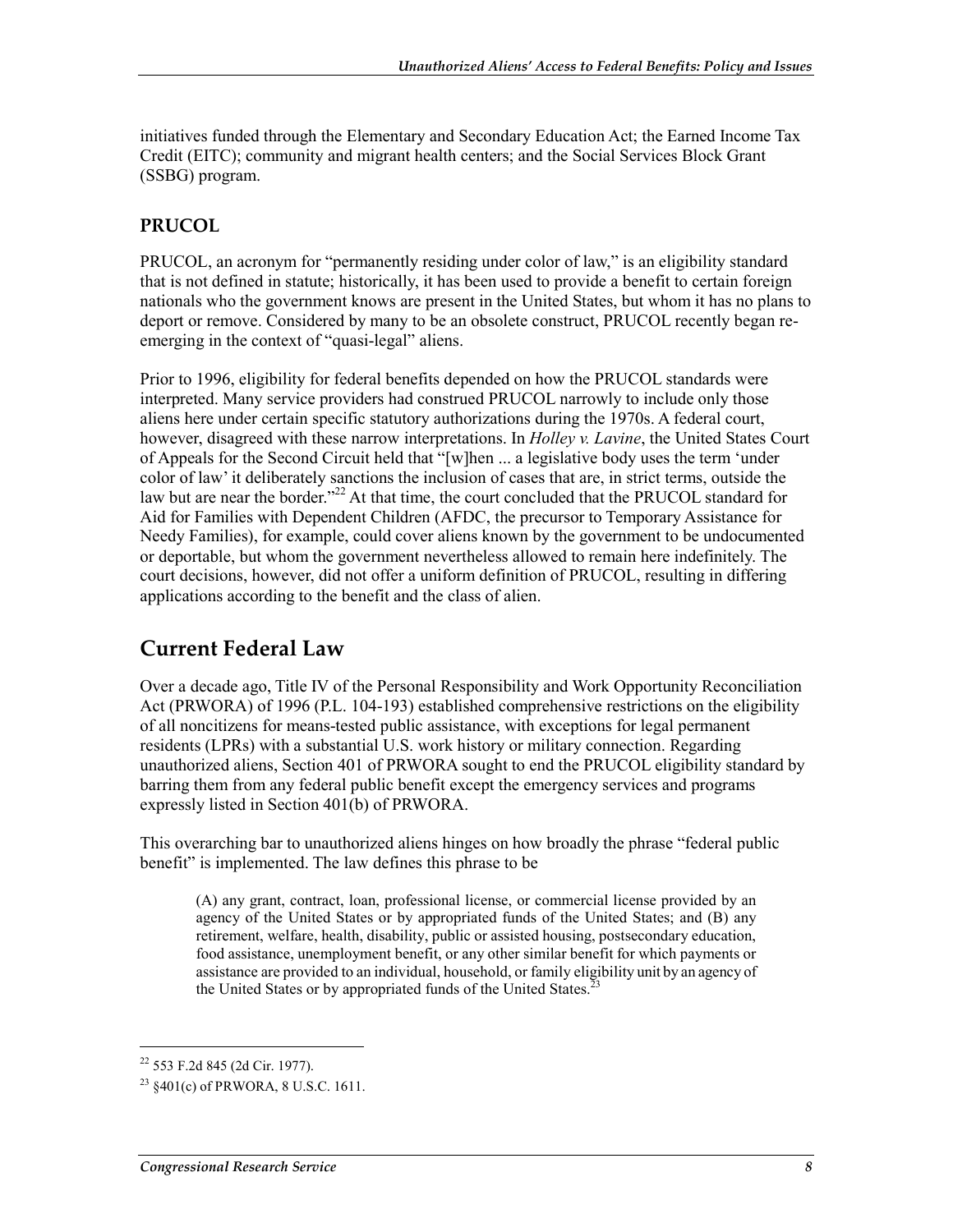So defined, this bar covers many programs whose enabling statutes do not individually make citizenship or immigration status a criterion for participation. Thus, unauthorized aliens are statutorily barred from receiving benefits that previously were not individually restricted—Social Services Block Grants and migrant health center services, for example—unless they fall within the 1996 welfare act's limited exceptions. These statutory exceptions include the following:

- treatment under Medicaid for emergency medical conditions (other than those related to an organ transplant); $^{24}$
- short-term, in-kind emergency disaster relief; $^{25}$
- immunizations against immunizable diseases and testing for and treatment of symptoms of communicable diseases;
- services or assistance (such as soup kitchens, crisis counseling and intervention, and short-term shelters) designated by the Attorney General as (1) delivering inkind services at the community level, (2) providing assistance without individual determinations of each recipient's needs, and (3) being necessary for the protection of life and safety; and
- to the extent that an alien was receiving assistance on the date of enactment, programs administered by the Secretary of Housing and Urban Development, programs under title V of the Housing Act of 1949, and assistance under Section 306C of the Consolidated Farm and Rural Development Act.<sup>26</sup>

Beyond the statutory exceptions noted above, the PRWORA also includes special rules governing the Earned Income Tax Credit (EITC). These provisions are aimed at preventing unauthorized aliens from receiving an EITC by requiring that Social Security Numbers (SSNs) for recipients (and spouses) be valid for employment in the United States. $27$ 

Children who become LPRs as SIJs are eligible for parts B and E of Title IV of the Social Security Act and are not subject to the five-year bar that restricts access for most other LPRs.<sup>28</sup> In particular, section  $403(c)(2)(F)$  of PRWORA exempts foster care and adoption assistance from the

<sup>24</sup> For further analysis of this issue, see CRS Report R40772, *Noncitizen Health Insurance Coverage and Use of Select Safety-Net Providers*, by Alison Siskin.

<sup>&</sup>lt;sup>25</sup> The Robert T. Stafford Disaster Relief and Emergency Assistance Act (42 USC §5121 et. seq.) authorizes the President to make the initial determination of eligibility for federal relief and recovery assistance through the issuance of either a major disaster or emergency declaration. Under §403 of the Stafford Act, FEMA may provide assistance essential to save lives and property (42 U.S.C. 5170b). For a full discussion of available assistance, see CRS Report RL33053, *Federal Stafford Act Disaster Assistance: Presidential Declarations, Eligible Activities, and Funding*, by Francis X. McCarthy.

<sup>&</sup>lt;sup>26</sup> Subtitle E of Title V of the Illegal Immigration Reform and Immigrant Responsibility Act (Division C of P.L. 104-208) later facilitated the removal of unauthorized aliens from housing assistance. For analysis, see CRS Report RL31753, *Immigration: Noncitizen Eligibility for Needs-Based Housing Programs*, by Alison Siskin and Maggie McCarty.

 $27$  The Internal Revenue Code does not have a special classification for individuals who are in the United States without authorization. Instead, the Code treats these individuals in the same manner as other foreign nationals—they are subject to federal taxes and classified for tax purposes as either resident or nonresident aliens. An unauthorized individual who has been in the United States long enough to qualify under the "substantial presence" test is classified for tax purposes as a resident alien. For a fuller explanation, see CRS Report RS21732, *Federal Taxation of Aliens Working in the United States and Selected Legislation*, by Erika K. Lunder.

<sup>28</sup> For further information on these services, see CRS Report R41860, *Child Welfare: Funding for Child and Family Services Authorized Under Title IV-B of the Social Security Act*, by Emilie Stoltzfus.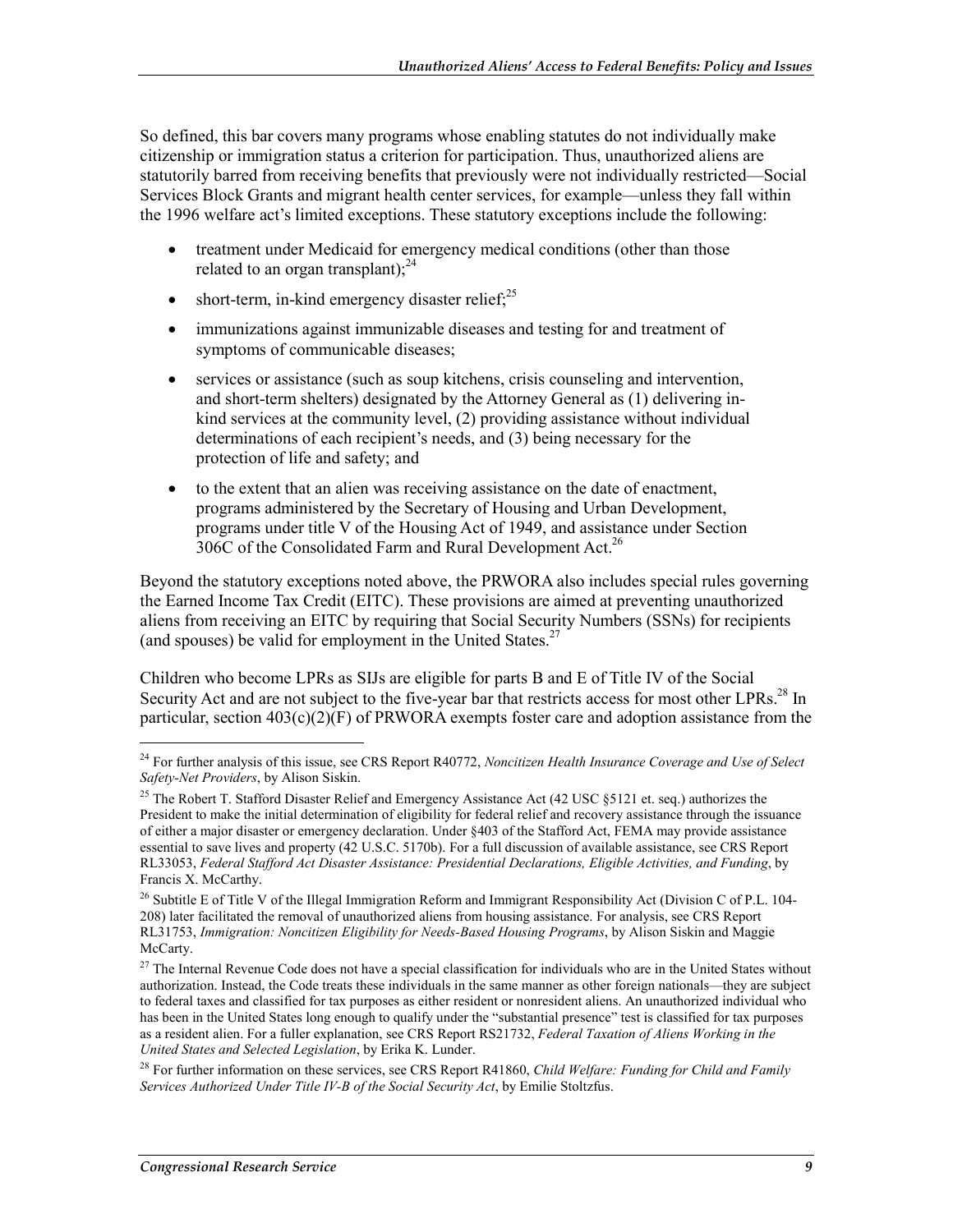five-year bar so long as the foster or adoptive parent is a qualified alien or a citizen. Because LPRs age 18 and younger are eligible for SNAP (food stamps), SIJ children may also receive SNAP.

PRWORA separately has language on certain federally supported nutrition programs that directly bears on unauthorized aliens.<sup>29</sup> More precisely. Title VII includes provisions that (1) stipulate that students eligible to receive free public education may receive federally subsided school meals (e.g., free school lunches/breakfasts) without regard to their citizenship status<sup>30</sup> and (2) leave to state discretion whether the state will deny benefits to unauthorized aliens under the Special Supplemental Nutrition Program for Women, Infants, and Children (the WIC program), the Child and Adult Care Food Program (CACFP), the Summer Food Service program, the Special Milk program, the Commodity Supplemental Food Program (CSFP), the Emergency Food Assistance Program (TEFAP), and the Food Distribution Program on Indian Reservations (FDPIR).<sup>31</sup>

PROWRA mandated that unauthorized alien women be ineligible for prenatal care under Medicaid. Congress also enacted a provision that automatically provides Medicaid coverage at birth to children born of Medicaid-eligible mothers, but imposes a waiting period on covering children born of mothers who are not Medicaid-eligible.<sup>32</sup> When the question of whether citizen children of unauthorized alien mothers were Medicaid-eligible at birth arose, a court dismissed the argument that children of all Medicaid-ineligible mothers rather than alienage was the relevant classification. In *Lewis v. Thompson*, the court found that citizen children of unauthorized alien mothers must be accorded automatic eligibility on terms as favorable as those available to the children of citizen mothers.<sup>33</sup>

While Title XXI of the Social Security Act , the State Children's Health Insurance Program  $(CHIP)$ ,<sup>34</sup> is otherwise considered a federal public benefit (barring unauthorized aliens), the U.S. Department of Health and Human Services (HHS) promulgated regulations in 2002 permitting states to provide CHIP coverage to fetuses.<sup>35</sup> States reportedly are using this option of CHIP coverage for fetuses to provide prenatal care services to pregnant women who are unauthorized aliens.<sup>36</sup>

### **State Benefits**

1

Unlike earlier federal law, PRWORA expressly bars unauthorized aliens from most state and locally funded benefits. The restrictions on these benefits parallel the restrictions on federal

<sup>&</sup>lt;sup>29</sup> As opposed to the rules noted here, the law governing the Food Stamp program bars unauthorized aliens from participation.

 $30$  The PWORA itself does not address a states' obligation to grant all aliens equal access to education under the Supreme Court's decision in *Plyer v. Doe* (47 U.S. 202 [1982]).

 $31$  No state has, as yet, taken the option to deny benefits under these programs.

<sup>32 42</sup> U.S.C. §1396a(e)(4) and 42 C.F.R. §§435.117, 435.301(b)(1)(iii).

 $33$  Lewis v. Thompson, 252 F.3d 567, 588 (2d. Cir. 2001). For a complete analysis, see CRS Report RS21470, *Noncitizen Eligibility For Major Federal Public Assistance Programs: Legal Concepts*, by Alison M. Smith.

<sup>&</sup>lt;sup>34</sup> Title XXI of the Social Security Act.

<sup>35</sup> *Federal Register*, vol. 67, pp. 61955-74, October 2, 2002.

<sup>36 8</sup> U.S.C §1611. For further discussion, see CRS Report R40144, *State Medicaid and CHIP Coverage of Noncitizens*, by Ruth Ellen Wasem, and CRS Report RS22785, *SCHIP Coverage for Pregnant Women and Unborn Children*, by Evelyne P. Baumrucker.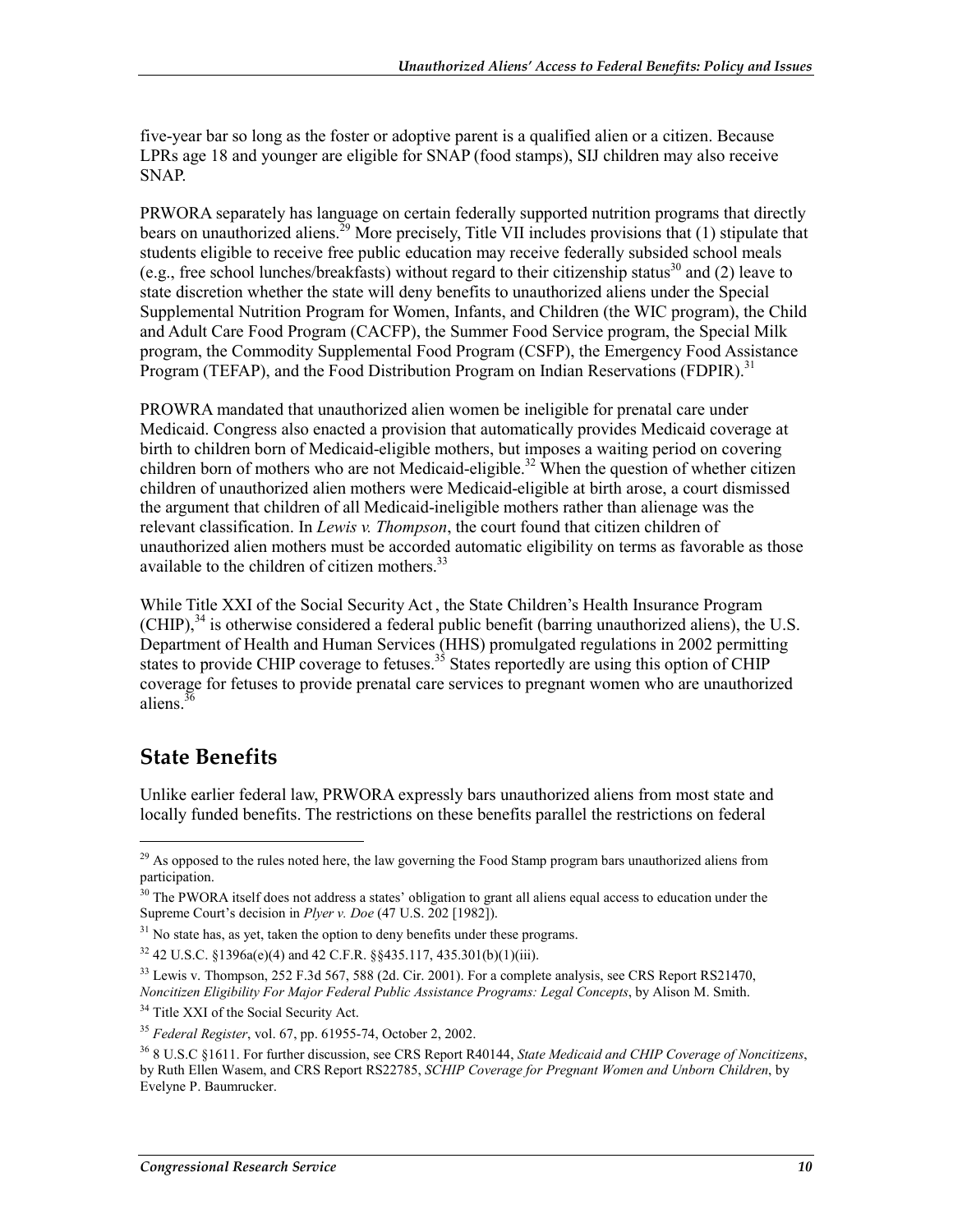benefits. Unauthorized aliens are generally barred from state and local government contracts, licenses, grants, loans, and assistance.<sup>37</sup> The following exceptions are made:

- treatment for emergency conditions (other than those related to an organ transplant);
- short-term, in-kind emergency disaster relief;
- immunization against immunizable diseases and testing for and treatment of symptoms of communicable diseases; and
- services or assistance (such as soup kitchens, crisis counseling and intervention, and short-term shelters) designated by the Attorney General as (1) delivering inkind services at the community level, (2) providing assistance without individual determinations of each recipient's needs, and (3) being necessary for the protection of life and safety.

Also, the restrictions on state and local benefits do not apply to activities that are funded in part by federal funds; these activities are regulated under PRWORA as federal benefits. Furthermore, the law states that nothing in it is to be construed as addressing eligibility for basic public education. Finally, the 1996 law allows the states, through enactment of new state laws, to provide unauthorized aliens with state and local benefits that otherwise are restricted.

Despite the federally imposed bar and the state flexibility provided by PRWORA, states still may expend a significant amount of state funds for unauthorized aliens. Public elementary and secondary education coupled with school lunches for unauthorized aliens remain compelled by judicial decision,<sup>38</sup> and payment for emergency medical services for unauthorized aliens remains compelled by federal law.<sup>39</sup> Meanwhile, certain other costs attributable to unauthorized aliens, such as criminal justice costs, remain compelled by the continued presence of unauthorized aliens.<sup>40</sup>

## **Determining Status and Eligibility**

Although the bars on unauthorized aliens obtaining federal benefits are emphatic, determining a person's immigration and citizenship status is not always easy. The laws governing the eligibility of legal permanent residents (LPRs) for means-tested federal assistance are based on a complex set of factors (e.g., work history, category of admission, and petitioning sponsorship), and states have options to provide benefits to LPRs that they may not opt to provide to unauthorized aliens. $4$ 

<sup>37</sup> For a comprehensive legal analyses of these issues at the state and local levels, see CRS Report RL34345, *State and Local Restrictions on Employing, Renting Property to, or Providing Services for Unauthorized Aliens: Legal Issues and Recent Judicial Developments*, by Kate M. Manuel, Jody Feder, and Alison M. Smith.

<sup>38 457</sup> U.S. 202 (1982).

<sup>39</sup> For further analysis of this issue, see CRS Report R40772, *Noncitizen Health Insurance Coverage and Use of Select Safety-Net Providers*, by Alison Siskin.

<sup>40</sup> For a fuller discussion, see CRS Report RL33431, *Immigration: Frequently Asked Questions on the State Criminal Alien Assistance Program (SCAAP)*, by Karma Ester.

<sup>41</sup> For further analyses of these issues, see CRS Report RL33809, *Noncitizen Eligibility for Federal Public Assistance: Policy Overview and Trends*, by Ruth Ellen Wasem.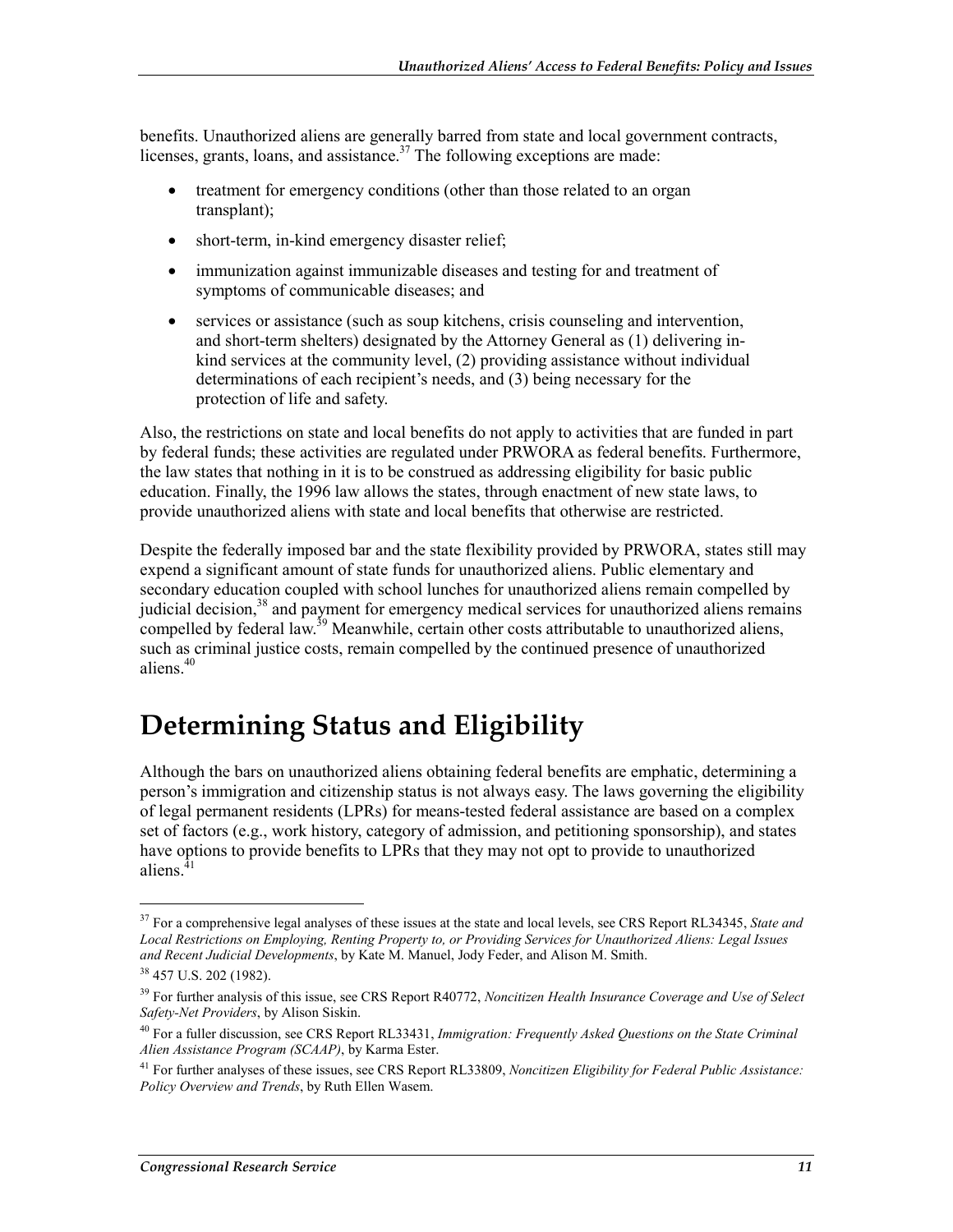## **Immigrant Verification**

The Systematic Alien Verification for Entitlements (SAVE) system provides federal, state, and local government agencies access to data on immigration status that are necessary to determine noncitizen eligibility for public benefits. The U.S. Citizenship and Immigration Service (USCIS) does not determine benefit eligibility; rather, SAVE enables the specific program administrators to ensure that only those noncitizens who meet their program's eligibility rules actually receive public benefits. According to USCIS, SAVE draws on the Verification Information System (VIS) database, which is a nationally accessible database of selected immigration status information that contains over 60 million records. $42$ 

SAVE's statutory authority dates back to the Immigration Reform and Control Act of 1986  $(IRCA)<sup>43</sup>$  The IRCA, as amended, mandates the following programs and agencies to participate in the verification of an applicant's immigration status: the Temporary Assistance to Needy Families (TANF) Program, the Medicaid Program, and certain Territorial Assistance Programs (U.S. Department of Health and Human Services); the Unemployment Compensation Program (U.S. Department of Labor); Title IV Educational Assistance Programs (U.S. Department of Education); and certain Housing Assistance Programs (U.S. Department of Housing and Urban Development). Subsequently, PRWORA required the Attorney General to establish procedures for a person applying for a federal public benefit to provide citizenship information in a fair, nondiscriminatory manner.<sup>44</sup>

According to USCIS, state and local agencies may access SAVE through several different webbased internet technologies or by a manual verification (by submitting a formal document verification request). SAVE charges fees to the agencies using web-based internet access. These agencies must have a Memorandum of Understanding (MOU) and a purchase order with the SAVE program contractor to pay the transaction fees for Web-based Internet access.

In addition to establishing the SAVE system, there has been a consensus for well over a decade that immigration documents issued to aliens should include biometric identifiers. In designing these documents, the priorities have centered on document integrity as well as personal identification. The official document issued to LPRs is the permanent resident card, commonly called a "green card" because it had been printed on green stock. Now it is a plastic card that is similar in size to a credit card. Since April 1998, the card has incorporated security features, including digital images, holograms, micro-printing, and an optical memory stripe.<sup>45</sup> The USCIS also issues an employment authorization document (EAD) that has incorporated security features, including digital images, holograms, and micro-printing, since  $1998$ <sup>46</sup>

 $42$  The VIS database is also used for the E-Verify system that employers may use to check whether an alien is authorized to work in the United States. CRS Report R40446, *Electronic Employment Eligibility Verification*, by Andorra Bruno.

 $43$  P.L. 99-603.

<sup>44</sup> P.L. 104-193, §432.

<sup>45</sup> For further analysis, see CRS Report RL34007, *Immigration Fraud: Policies, Investigations, and Issues*, by Ruth Ellen Wasem.

<sup>46</sup> For more complete analyses of alien employment laws, policies, and issues, see CRS Report RL33973, *Unauthorized Employment in the United States: Issues, Options, and Legislation*, by Andorra Bruno, and CRS Report RS22180, *Unauthorized Employment of Aliens: Basics of Employer Sanctions*, by Alison M. Smith.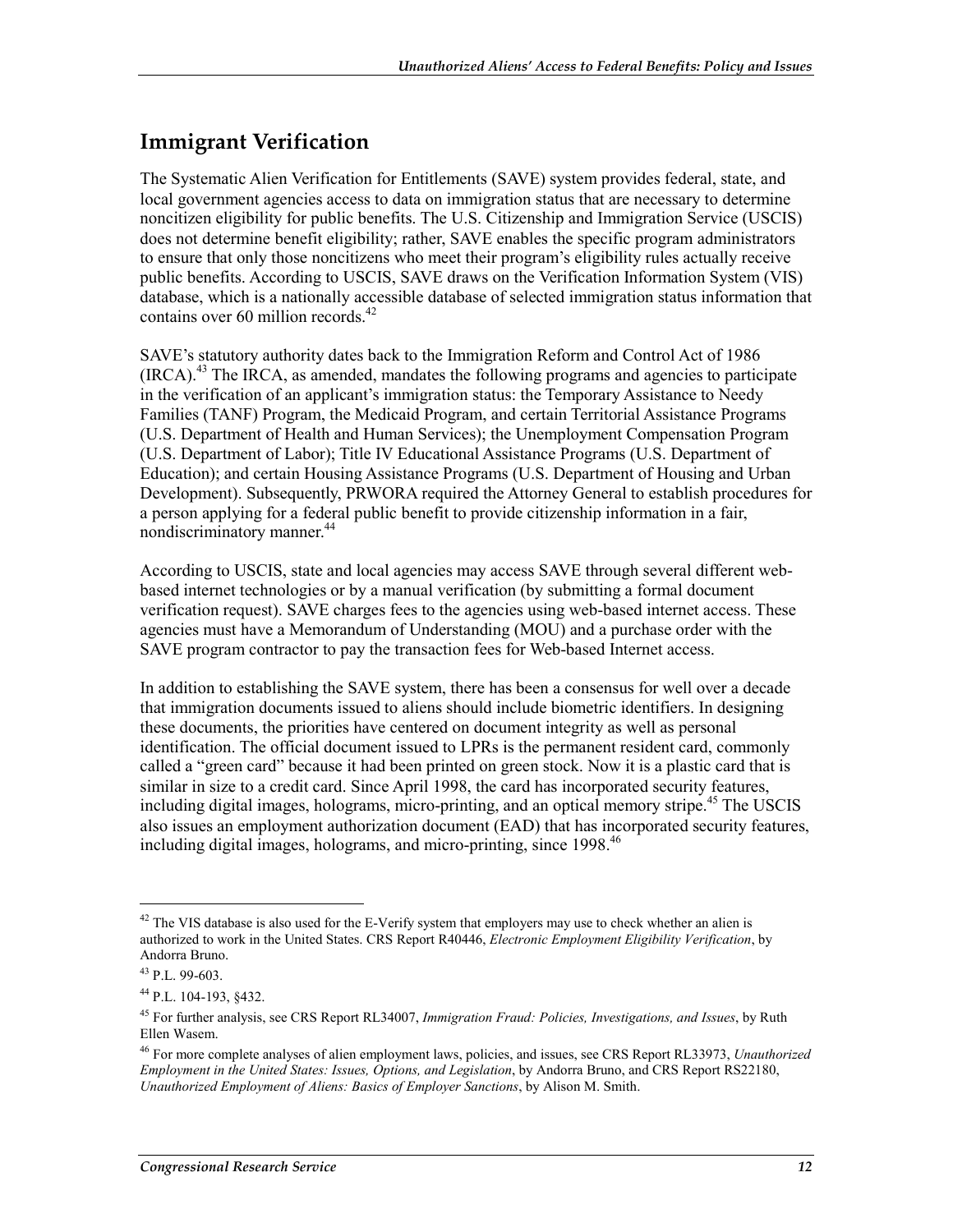Given that approximately 11 million foreign nationals were estimated to be residing in the United States without legal authorization in 2010, it is reasonable to presume that many of these unauthorized aliens are committing document fraud. The extent to which unauthorized aliens enter with fraudulently obtained documents or acquire bogus documents after entry is not known $47$ 

## **Citizenship Verification**

As discussed above, the technology to verify legal immigration status has advanced considerably over the years. The United States, however, does not require its citizens to have legal documents that verify their citizenship and identity (i.e., national identification cards). Although some assert that the United States has de facto identification cards in the form of social security cards and driver's licenses or state identification cards, none of these documents establishes citizenship.<sup>48</sup> The U.S. passport is one of the few documents that certifies that the individual is a U.S. citizen; indeed, for most U.S. citizens, it is the only document they possess that verifies both their citizenship and identity. Until recently, self-attestation of citizenship was generally accepted for most government purposes.

False claims of citizenship have long been an illicit avenue for benefit fraud and, as a result, are considered a crime. In general, Section 1015 of the United States Criminal Code criminalizes acts of fraud relating to naturalization, citizenship, or alien registry. Specifically, it is a criminal offense for a person to "knowingly ... make any false statement or claim that he is, or at any time has been, a citizen or national of the United States, with the intent to obtain, for himself or another, any federal or state benefit or service, or to engage unlawfully in employment in the United States."49 The INA also makes "misrepresentation" (e.g., falsely claiming U.S. citizenship) a ground for inadmissibility.<sup>50</sup>

Congress enacted in recent years several specific laws aimed directly at these perceived loopholes of citizenship self-attestation and identity document integrity. In terms of document integrity, for example, the REAL ID Act (P.L. 109-13, Division B) contained provisions to enhance the security of state-issued drivers' licenses and personal identification (ID) cards. If state-issued drivers' licenses and ID cards are to be accepted for federal purposes, the act requires states to establish minimum issuance standards and adopt certain procedures to verify documents used to obtain drivers' licenses and ID cards.<sup>51</sup>

In terms of obtaining Medicaid, Section 6036 of the Deficit Reduction Act of 2005 (P.L. 109- 171), as amended by the Tax Relief and Health Care Act of 2006 (P.L. 109-432), requires that states obtain satisfactory documentation of citizenship and identity to determine eligibility. This

<sup>47</sup> For further analysis, see CRS Report RL34007, *Immigration Fraud: Policies, Investigations, and Issues*, by Ruth Ellen Wasem.

<sup>48</sup> For a fuller discussion of national identification issues, see CRS Report RS21137, *National Identification Cards: Legal Issues*, by Alison M. Smith.

<sup>49 18</sup> U.S.C. §1015. For a complete legal analysis, see CRS Report RL32657, *Immigration-Related Document Fraud: Overview of Civil, Criminal, and Immigration Consequences*, by Michael John Garcia.

 $50 \text{ } $212(c) \text{ of INA.}$ 

<sup>&</sup>lt;sup>51</sup> The act specifies the minimum requirements to be established. These requirements include two biometric features: a digital photograph and a signature. For further discussion, see CRS Report RL34430, *The REAL ID Act of 2005: Legal, Regulatory, and Implementation Issues*, by Todd B. Tatelman.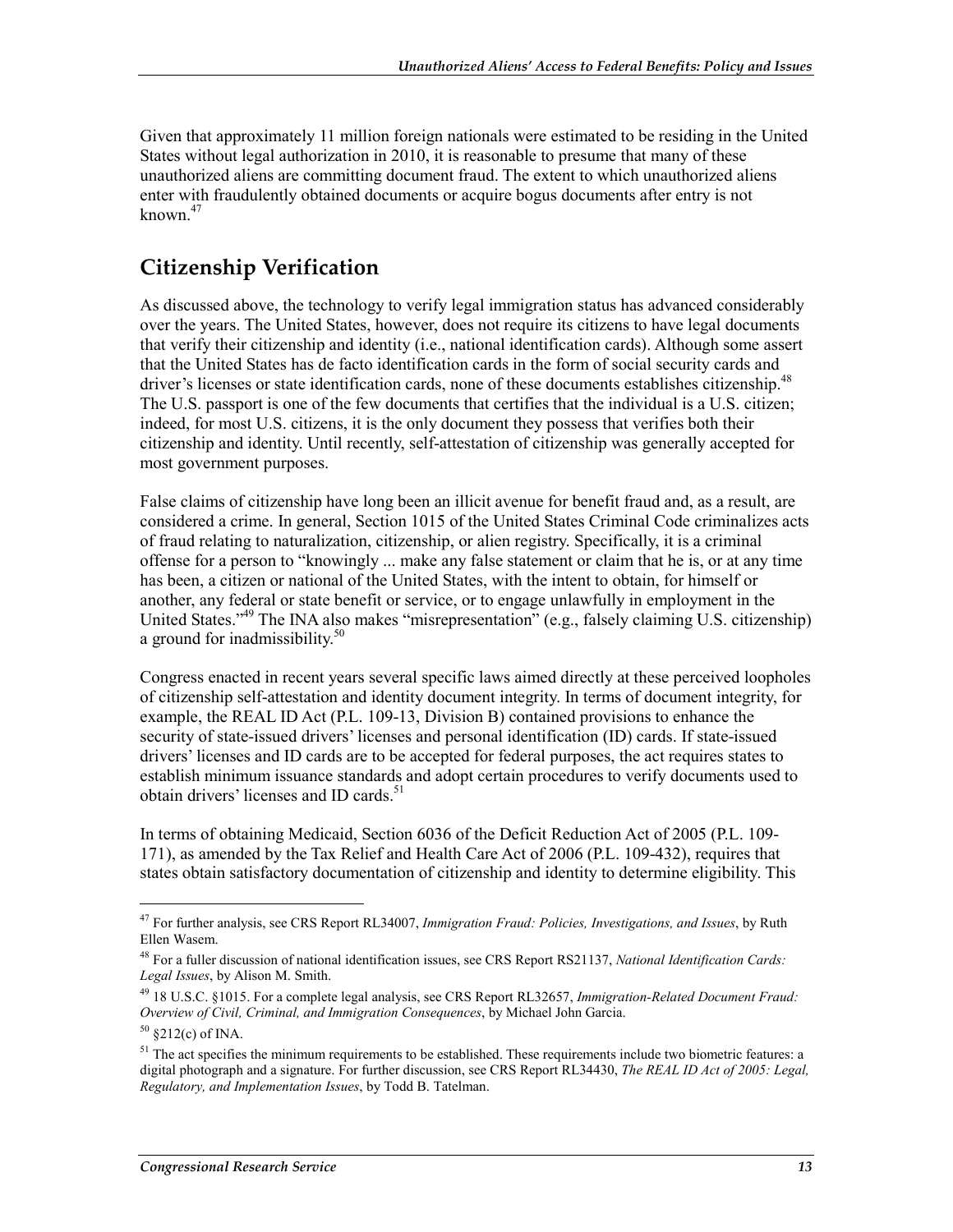requirement is codified as Section  $1903(x)$  of the Social Security Act (SSA). Section 211 of CHIPRA 2009 (enacted as P.L. 111-3) permits states to elect an alternative process for verifying citizenship for Medicaid, as required by Section  $1903(x)$  of the SSA. Under the Section 211 option, the name and SSN of an applicant could be submitted to the Commissioner of SSA. The Commissioner would check the information received from the states against the SSA database and determine whether the name and SSN match and whether the SSA database shows that the applicant is a citizen. If the SSA cannot confirm the applicant's name, SSN, and citizenship, the applicant would have to either resolve the inconsistency or provide satisfactory documentary evidence of citizenship as defined in Section  $1903(x)(3)$ , or else be disenrolled. Section  $211(c)$  of CHIPRA 2009 would provide that the Medicaid citizenship documentation requirements currently required under Section  $1903(x)$ , and as amended by the provisions of Section 211 of CHIPRA 2009, would apply to CHIP. $52$ 

The use of the social security card for personal identification has been controversial for many years. The Social Security Administration (SSA) has emphasized that the social security number identifies a particular record only and the social security card indicates the person whose record is identified by that number. Thus, the social security card was not meant to identify the bearer. The Social Security Amendments of 1972 (P.L. 92-603) required the SSA to obtain evidence to establish age, citizenship, or alien status, and identity of the applicant for a social security card/number. As of November 2008, the SSA requires applicants to present for identification a document that shows name, identifying information and preferably a recent photograph.<sup>53</sup> The SSA also requires that all documents be either originals or copies certified by the issuing agency.<sup>54</sup>

### **Receipt of Benefits**

1

There is a widely held perception that many unauthorized migrants obtain federal benefits despite the restrictions and verification procedures. Given that data on unauthorized aliens are estimates at best and that these aliens are expressly barred from most federal programs, reliable data on the extent that they actually receive benefits are not available. That said, there are a few program evaluations and investigations, as well as demographic projections, that attempt to address this thorny issue.<sup>55</sup>

The most recent U.S. Department of Labor (DOL) study available, for example, estimated that \$38.0 million in Unemployment Compensation (UC) was paid to unauthorized aliens in  $FY2002<sup>56</sup>$  In total, the UC program expended \$53.8 billion that same year.<sup>57</sup> In determining

<sup>52</sup> For further discussion, see CRS Report RS22629, *Medicaid Citizenship Documentation*, by Ruth Ellen Wasem.  $53$ Implementing §7213 of the Intelligence Reform and Terrorism Prevention Act of 2004, P.L. 108-458.

<sup>54</sup> Social Security Administration, *New Rules for Getting a Social Security Number and Card*, SSA Publication No. 05- 10120, November 2008.

<sup>&</sup>lt;sup>55</sup> For a more complete synthesis of the research on the costs of unauthorized aliens, see CRS congressional distribution memorandum, *Estimates of the Fiscal Costs and Revenues of Unauthorized Immigration*, by Alison Siskin and William Kandel, May 31, 2011 (available on request).

<sup>56</sup> U.S. Department of Labor, Employment and Training Administration, *An Analysis of Overpayments Not Included In the Unemployment Insurance (UI) Government Performance and Results Act (GPRA) Measure for "Prevention of Overpayments."*

<sup>57</sup> For more on the Unemployment Compensation Program, see CRS Report RL33362, *Unemployment Insurance: Programs and Benefits*, by Katelin P. Isaacs and Julie M. Whittaker.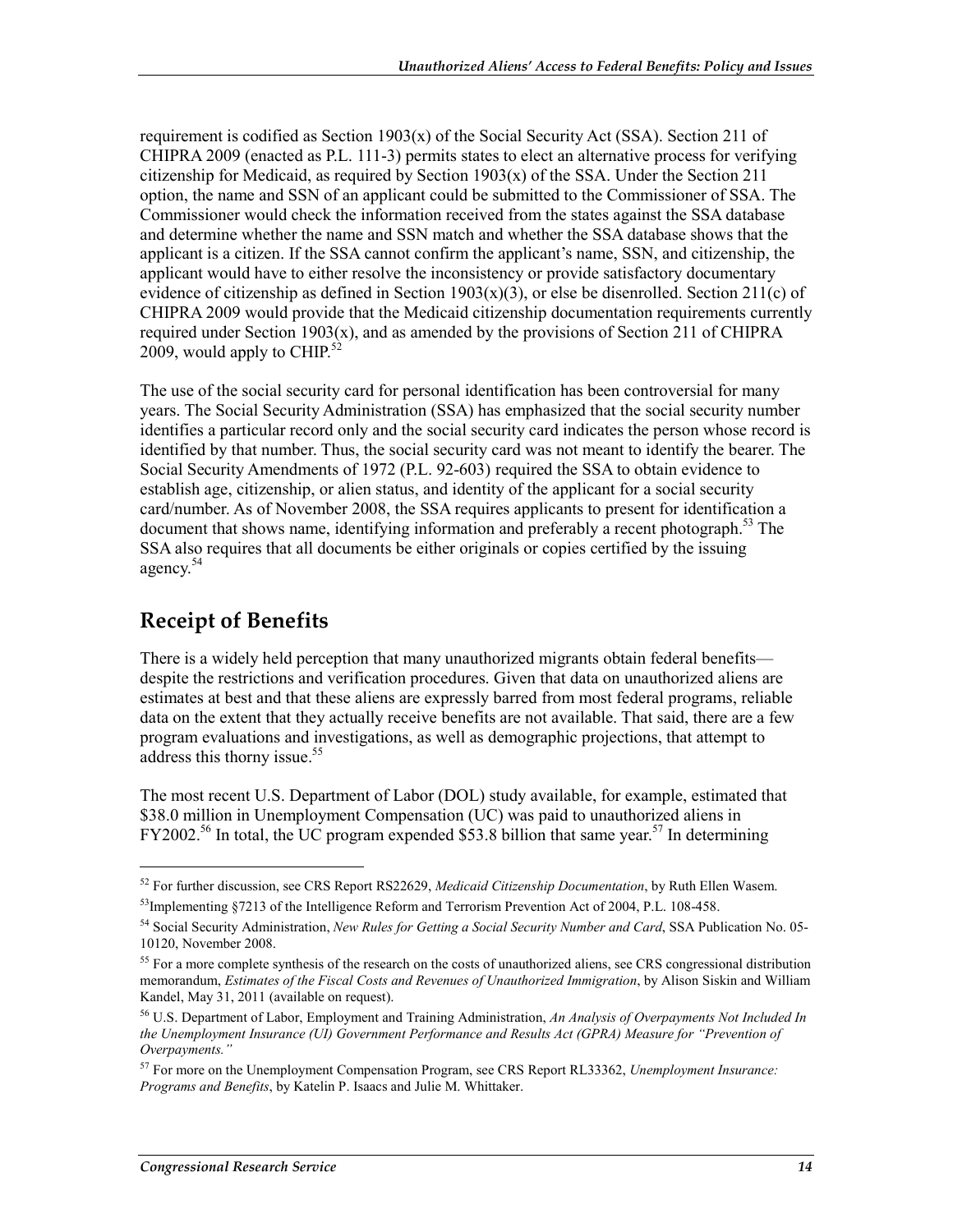eligibility for UC, the state agency requires that any individual applying for UC, under penalty of perjury, declare in writing whether or not he or she is a citizen or a national of the United States. If the individual is not a citizen or a national, the individual must present documentation from the USCIS containing the individual's alien admission number or alien file number or such other documents as the state determines constitute reasonable evidence indicating a satisfactory immigration status. Immigration status is supposed to be verified through the SAVE Program.<sup>58</sup> The DOL concluded, "[T]he largest reason for making the error ... involved the state's failure to use information it had in hand to determine that this information definitely pointed to an eligibility issue."<sup>59</sup> The DOL study does not provide sufficient detail to determine the extent that these unauthorized alien beneficiaries were "quasi-legal" migrants who had EADs and SSNs.

Mixed-immigration status families are another factor that confounds research on benefit receipt. The Food Stamp Program Quality Control sample reported that 1.9 million U.S. citizen children who were living with noncitizen parents received food stamps in FY2007, or 7.0% of all participants.<sup>60</sup> Although many of these noncitizen parents are likely to be legal permanent residents (LPRs), some parents may be unauthorized migrants. Similarly, FY2006 data on characteristics of TANF recipients indicate that 37.5% of the "child-only" cases are U.S. citizen children of foreign born parents who do not meet the definition of "qualified alien."<sup>61</sup>

Steven Camarota, Director of Research at the Center for Immigration Studies, used the March CPS and the decennial census as the basis for his widely cited estimations on federal benefits that may have gone to households headed by unauthorized migrants in 2002.<sup>62</sup> Camarota estimated that the largest costs were Medicaid (\$2.5 billion), treatment for the uninsured (\$2.2 billion), and food assistance programs (\$1.9 billion). Camarota's cost calculations additionally included programs that unauthorized aliens are eligible for, such as emergency Medicaid and school lunch. He concluded, "[M]any of the costs associated with illegals are due to their American-born children, who are awarded U.S. citizenship at birth ... greater efforts at barring illegals from federal programs will not reduce costs because their citizen children can continue to access them." $63$ 

<sup>58 §1137(</sup>d) and (e) of the Social Security Act (SSA).

<sup>59</sup> U.S. Department of Labor, Employment and Training Administration, An Analysis of Overpayments Not Included In the Unemployment Insurance (UI) Government Performance and Results Act (GPRA) Measure for "Prevention of Overpayments," report available at http://workforcesecurity.doleta.gov/unemploy/integrity/gpra\_overpayments.asp, last accessed May 5, 2008.

<sup>60</sup> U.S. Department of Agriculture, Food and Nutrition Service, Office of Research and Analysis*, Characteristics of Food Stamp Households: Fiscal Year 2007*, FSP-08-CHAR, by Kari Wolkwitz and Joshua Leftin. Project Officer, Jenny Genser. Alexandria, VA: 2008.

<sup>61</sup> U.S. Department of Health and Human Services, *Characteristics and Financial Circumstances of TANF Recipients, Fiscal Year 2006*, Table 12, November 1, 2007.

 $62$  For a complete discussion of Camarota's methodology on the costs of unauthorized aliens, see CRS congressional distribution memorandum, *Cost Estimates of Unauthorized (Illegal) Immigration*, by Alison Siskin, May 27, 2007 (available on request).

<sup>63</sup> Steven A. Camarota, *The High Cost of Cheap Labor: Illegal Immigration and the Federal Budget* (Washington, D.C.: Center for Immigration Studies, August 2004).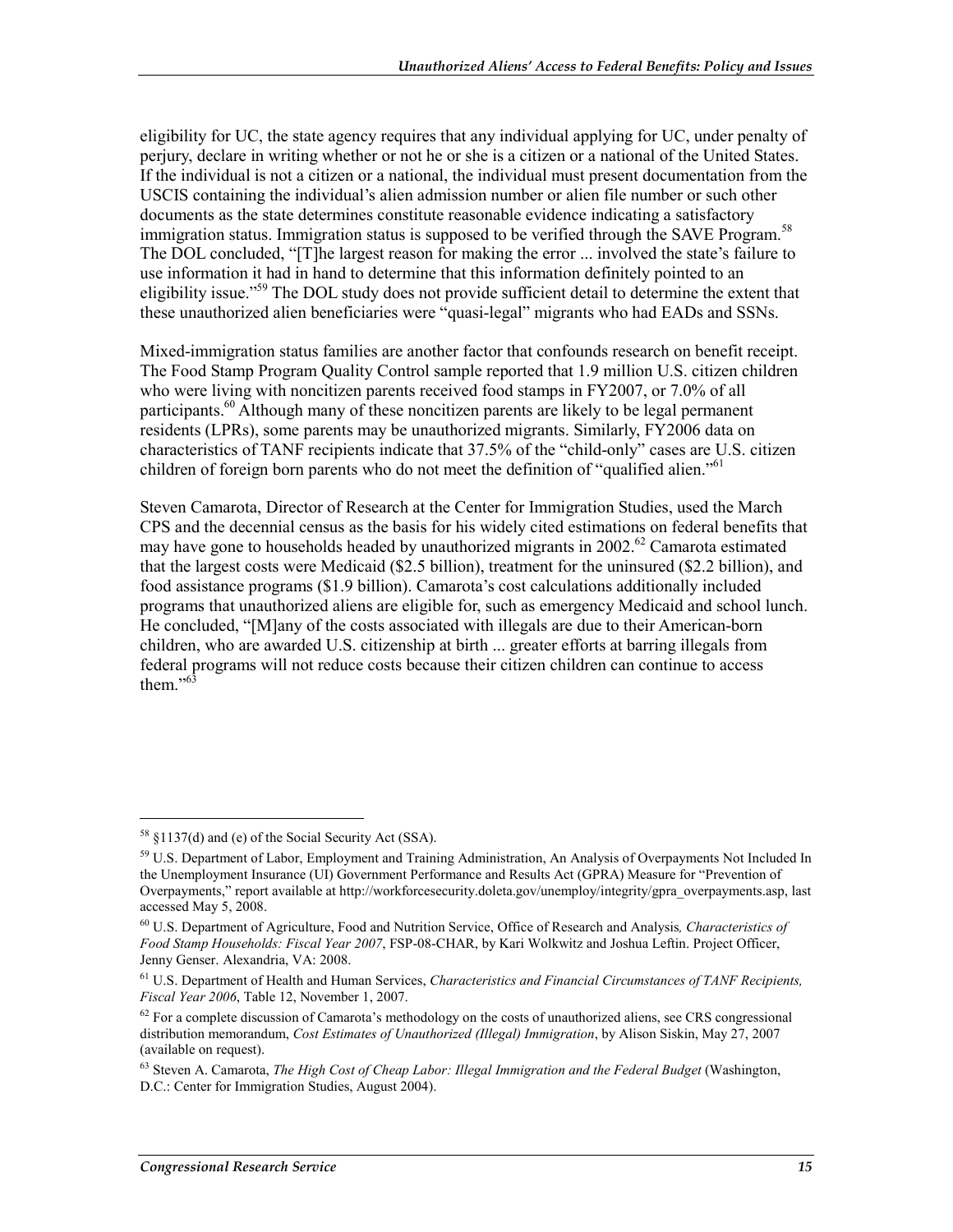## **Selected Issues**

Although the law appears straightforward, the policy on unauthorized aliens' access to federal benefits is peppered with ongoing controversies and debates. Some center on demographics issues (e.g., how to treat mixed-immigration status families.) Others explore unintended consequences, most notably when tightening up the identification requirements results in denying benefits to U.S. citizens. Still others are debates about how broadly the clause "federal public benefit" should be implemented. The concluding section of this report offers an illustrative sampling of these issues.

#### **Treatment of Mixed Status Families**

Whether an unauthorized alien who is head of household is permitted to be the payee of a federal benefit for U.S. citizen children varies across programs. Most federal statutes are silent on the matter because the benefit is given to the eligible individual.<sup>64</sup> In the case of the Supplemental Nutrition Assistance Program (SNAP, formerly known as the Food Stamp program), the "assistance unit" is a household, typically those living together who also purchase and prepare food together. SNAP/food stamp eligibility and benefits depend on the number of eligible household members and household financial resources. When determining a household's eligibility status and benefit level, unauthorized aliens living with eligible members are not counted as household members; but their income, typically less their pro-rata share, is counted (deemed to the rest of the household).<sup>65</sup> SNAP/food stamp rules allow an unauthorized alien household member to apply for and obtain benefits on behalf of eligible members and eligibility/benefit determinations are carried out as described above.<sup>66</sup>

The Supplemental Security Income (SSI) program, while not expressly barring them, sets a barrier for unauthorized alien parents to be the payees of SSI benefits for their U.S. citizen children. More precisely, the Social Security Act requires an investigation into a potential representative payee to determine his or her suitability and as part of this investigation: "verify the social security account number (or employer identification number) of such person."<sup>67</sup> This provision is somewhat analogous to requirement that taxpayers claiming the EITC provide their SSN and the SSN of any qualifying child.<sup>68</sup>

<sup>&</sup>lt;sup>64</sup> If the presence of ineligible aliens (e.g. unauthorized aliens or LPRs during the first five years) in a family are made known, state policies likely do not exclude their income or financial resources from the household when determining whether the family falls within the poverty thresholds for Medicaid or TANF. California's TANF program, for example, includes the income and needs of ineligible aliens who are part of the household in making the eligibility determination but does not compute such individuals into the grant amount.

<sup>&</sup>lt;sup>65</sup> Sec. 6(f) of the Food and Nutrition Act; 7 U.S.C. 2015(f). In addition,  $\S6(f)$  provides that, when judging a household's eligibility, the total amount of an ineligible unauthorized alien household member's liquid assets are to be counted.

 $66$  §11(e) of the Food and Nutrition Act; 7 U.S.C. 2020(e).

 $67 \xi 1631(a)(2)(B)(ii)(II)$  of the Social Security Act. Presumably, an alternate payee would be designated to receive the money on the child's behalf if the payee's SSN was not valid.

<sup>68 §451</sup> of PRWORA. 8 U.S.C. 1161.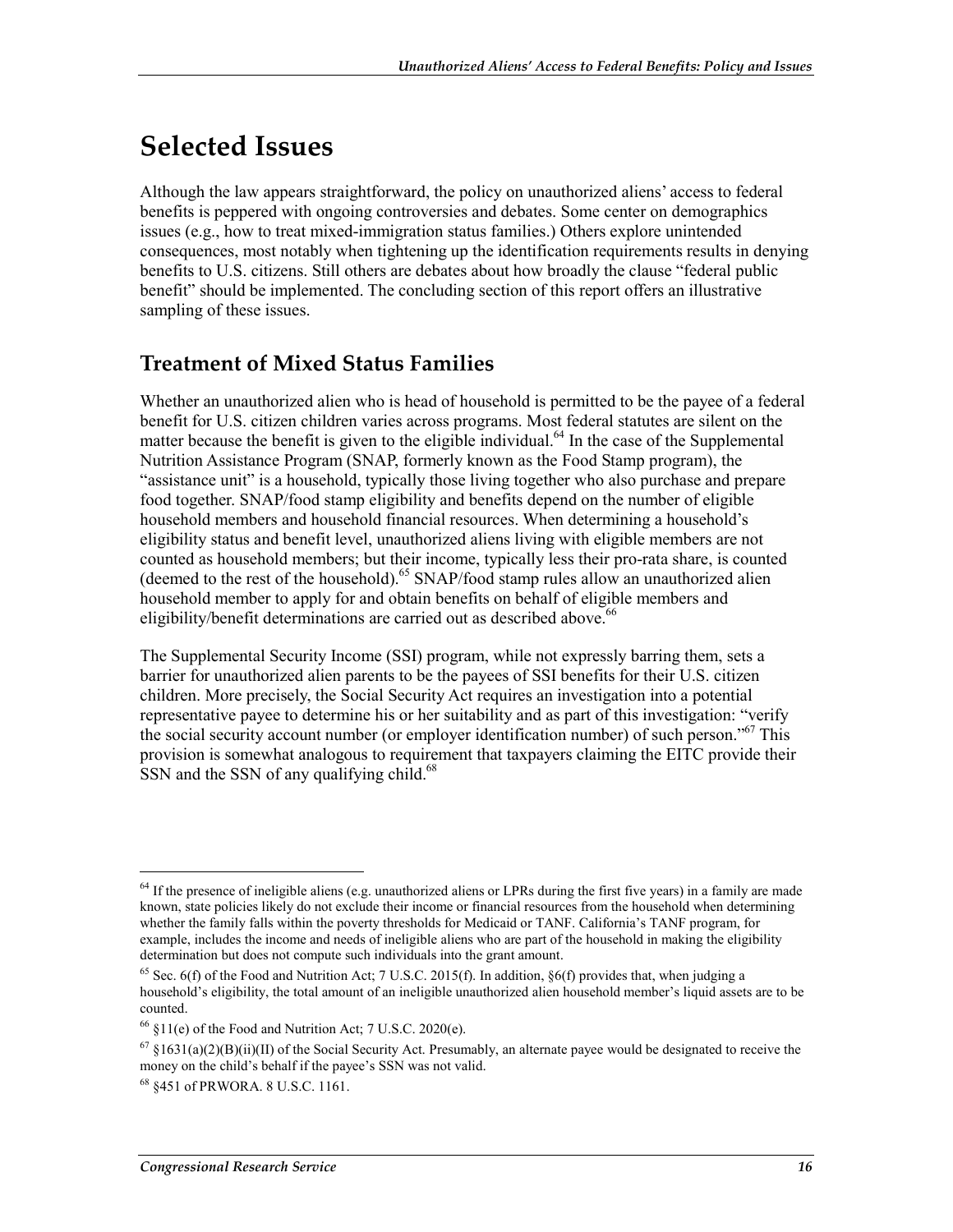### **Expansion of Documentary Requirements**

Foreign nationals who are LPRs, as discussed more fully above, have biometric identification documents, and their eligibility for federal benefits may be confirmed through the SAVE system. Congress has already enacted strong incentives for states to issue enhanced drivers licenses (EDLs) that indicate country of citizenship. Requiring that the Social Security Administration issue SSNs that may be used to verify immigration status and citizenship is another option. Proponents of expanding the documentary requirements to include proof of U.S. citizenship assert that it is the most effective way to stop ineligible aliens from making false claims of U.S. citizenship. A secondary argument is one of equal treatment; that is, it levels the playing field by holding U.S. citizens to the same documentary requirements as foreign nationals.

Medicaid provides an excellent example because, as noted earlier, a citizenship documentation requirement was added in 2006 to supersede the self-declaration of citizenship status.<sup>69</sup> Medicaid now requires that a state obtain satisfactory documentation of citizenship and identity to determine eligibility.<sup>70</sup> When the U.S. Government Accountability Office (GAO) evaluated the new requirement in 2007, it found only limited information about the extent to which the requirement deterred aliens who were not qualified from applying for Medicaid. These findings were consistent with the 2005 U.S. Department of Health and Human Services (HHS) Office of Inspector General (OIG) report on state self-attestation policies, which did not find problems regarding false allegations of citizenship.<sup>71</sup> Rather, the  $\widehat{G}AO$  found evidence of inadvertent denials of persons who appeared to be U.S. citizens. "Twenty-two of the 44 states reported declines in Medicaid enrollment due to the requirement, and a majority of these states attributed the declines to delays in or losses of Medicaid coverage for individuals who appeared to be eligible citizens."72

Also at issue is whether expanded documentary requirements are cost effective. The HHS Centers for Medicare & Medicaid Services (CMS) had estimated the citizenship documentation requirement would result in savings for the federal government and states of \$90 million for FY2008. When GAO investigated this cost savings, it concluded that the potential fiscal benefits for the federal government and states were uncertain. "Specifically, CMS did not account for the increased administrative expenditures reported by states, and the agency's estimated savings from ineligible, noncitizens no longer receiving benefits may be less than anticipated."<sup>73</sup>

## **Scope of "Federal Public Benefits" Clause**

The language of Section 401 of PRWORA appears to be quite broad (see the "Current Federal Law" section, above), yet its implementation across federal public benefits is not uniform. An excellent example of this ambiguity centers on tax refunds. As noted earlier, the Internal Revenue

<sup>69 §6036</sup> of the Deficit Reduction Act of 2005 (P.L. 109-171), as amended by the Tax Relief and Health Care Act of 2006 (P.L. 109-432).

<sup>70</sup> For further discussion, see CRS Report RS22629, *Medicaid Citizenship Documentation*, by Ruth Ellen Wasem.

<sup>71</sup> U.S. Department of Health and Human Services, Office of Inspector General, *Self-Declaration of U.S. Citizenship for Medicaid*, July 2005.

<sup>72</sup> U.S. Government Accountability Office, *States Reported That Citizenship Documentation Requirement Resulted in Enrollment Declines for Eligible Citizens and Posed Administrative Burdens*, GAO-07-889, June 2007.

<sup>73</sup> U.S. Government Accountability Office, *States Reported That Citizenship Documentation Requirement Resulted in Enrollment Declines for Eligible Citizens and Posed Administrative Burdens*, GAO-07-889, June 2007.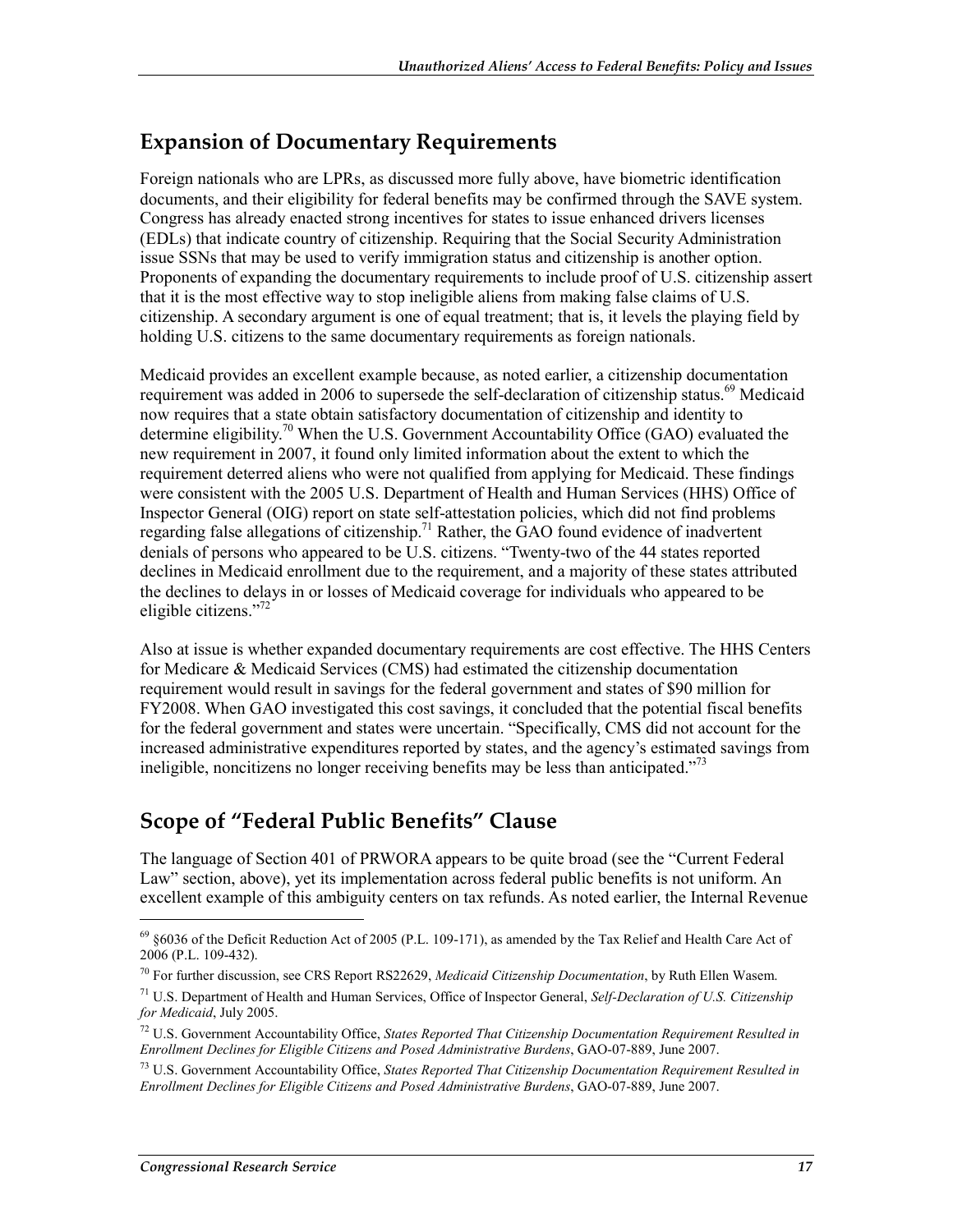Code generally does not distinguish between resident aliens who are lawfully present in the United States and those who are not (with the exception of the EITC). It appears that the Internal Revenue Service (IRS) permits unauthorized resident aliens to claim the additional child tax credit.<sup>74</sup> There is no indication, moreover, that the IRS generally considers refundable tax credits to be federal public benefits that unauthorized migrants are barred from receiving.<sup>75</sup>

It is possible that refundable tax credits could fall within the types of benefits described by Section 401. Under this interpretation, the refundable nature of a credit makes it equivalent to a "grant" or "payment or assistance" provided by a federal agency or appropriated funds. Refundable tax credits, as some elaborate, are being "provided to an individual, family, or eligibility unit" and thus could be classified as a federal public benefit under Section 401 of PRWORA.76

## **Competing Priorities for Emergency Relief**

Government officials sometimes face competing priorities when dealing with unauthorized aliens, and such dilemmas are especially evident during major disasters. When a major disaster occurs, two competing priorities come into play: access to emergency disaster relief and immigration enforcement. According to Section 401 of PRWORA, unauthorized aliens are eligible for shortterm, in-kind emergency disaster relief and services or assistance that deliver in-kind services at the community level, provide assistance without individual determinations of each recipient's needs, and are necessary for the protection of life and safety.<sup>77</sup> The Robert T. Stafford Disaster Relief and Emergency Assistance Act,<sup>78</sup> the authority under which the Federal Emergency Management Agency (FEMA) conducts disaster assistance efforts, requires nondiscrimination and equitable treatment in disaster assistance.<sup>79</sup> FEMA assistance provided under the Stafford Act includes (but is not limited to) grants for immediate temporary shelter, cash grants for uninsured emergency personal needs, temporary housing assistance, home repair grants, unemployment

<sup>74</sup> *See* Treasury Inspector General for Tax Administration, *The Internal Revenue Service's Individual Taxpayer Identification Number Creates Significant Challenges for Tax Administration*, Report No. 2004-30-023, at 3 (January 2004) (stating that "unauthorized resident aliens are eligible for the Additional Child Tax Credit (ACTC), which is one of only two major credits that can result in a Federal Government payment above the tax liability. In TY 2001, \$160.5 million was given to approximately 203,000 unauthorized resident aliens, with about 190,000 of these filers having no tax liability and receiving \$151 million").

<sup>75</sup> CRS congressional distribution memorandum, *Legal Analysis of Whether Section 401 of the Personal Responsibility and Work Opportunity Reconciliation Act Prohibits Unauthorized Resident Aliens from Receiving Refundable Tax Credits*, by Erika Lunder and Edward Liu, January 28, 2008 (available on request).

<sup>76</sup> CRS congressional distribution memorandum, *Legal Analysis of Whether Section 401 of the Personal Responsibility and Work Opportunity Reconciliation Act Prohibits Unauthorized Resident Aliens from Receiving Refundable Tax Credits*, by Erika Lunder and Edward Liu, January 28, 2008 (available on request).

<sup>77</sup> For a more complete analysis, see CRS Congressional Distribution Memorandum, *Noncitizen Eligibility for Disaster-Related Assistance*, by Alison Siskin, February 15, 2002, and CRS Report RL33091, *Hurricane Katrina-Related Immigration Issues and Legislation*, by Ruth Ellen Wasem.

<sup>78 42</sup> USC §5121 et. seq.

 $^{79}$  42 USC §5151(a): The President shall issue, and may alter and amend, such regulations as may be necessary for the guidance of personnel carrying out Federal assistance functions at the site of a major disaster or emergency. Such regulations shall include provisions for insuring that the distribution of supplies, the processing of applications, and other relief and assistance activities shall be accomplished in an equitable and impartial manner, without discrimination on the grounds of race, color, religion, nationality, sex, age, disability, English proficiency, or economic status.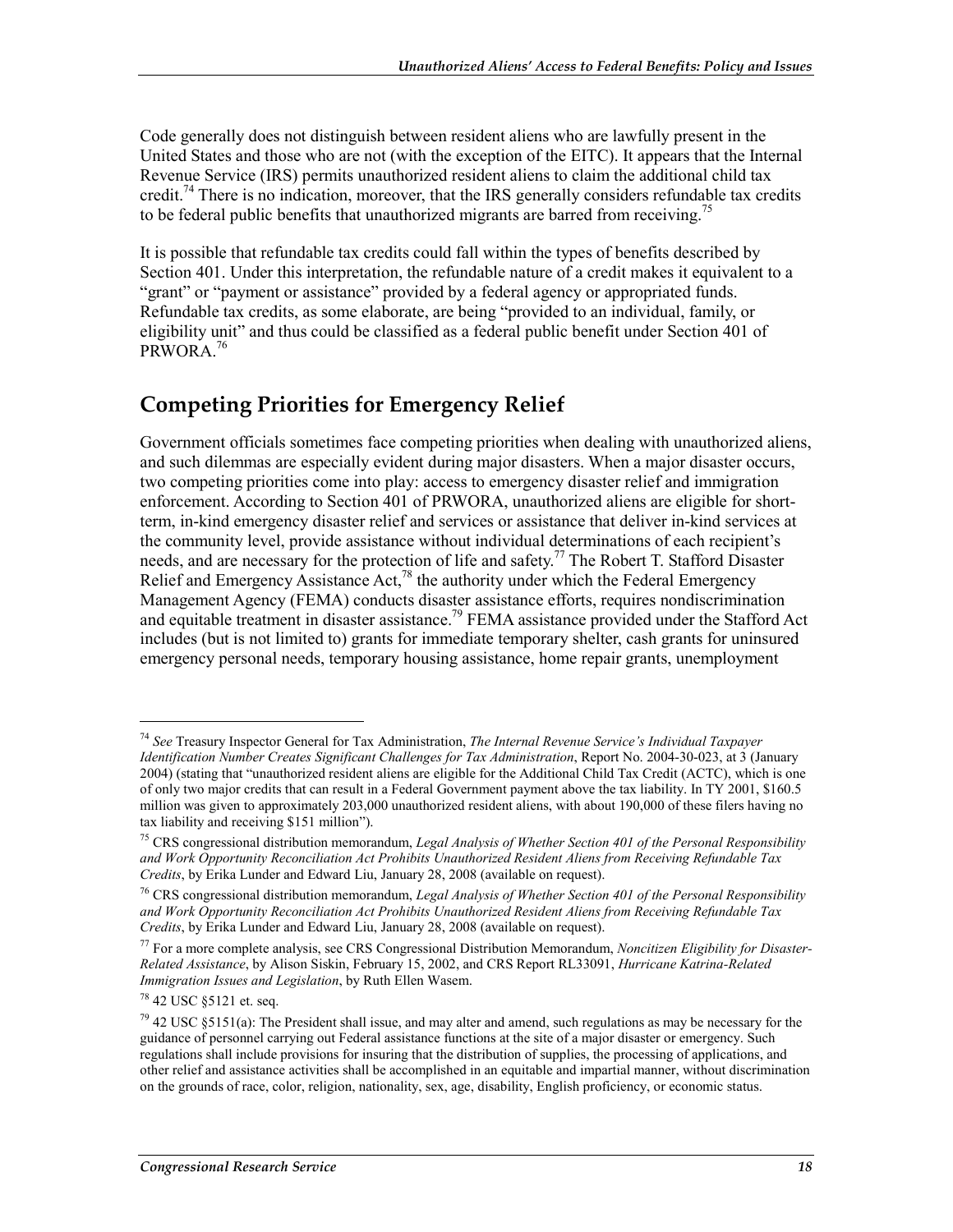assistance due to the disaster, emergency food supplies, legal aid for low-income individuals, and crisis counseling.<sup>80</sup>

When a situation threatens human health and safety, and a disaster is imminent but not yet declared, the Secretary of DHS may pre-position employees and supplies and provide precautionary evacuation measures.<sup>81</sup> As part of a mock evacuation May 2008 in the Rio Grande Valley of Texas, DHS Border Patrol officials in that region announced that border patrol agents would pre-screen residents for citizenship documents before allowing them to board evacuation buses in the event of a hurricane. DHS Border Patrol spokesperson Dan Doty stated that the border patrol will assist other federal, state, and local authorities in a safe evacuation but at the same time uphold its job of "border security, protecting the border, and establishing alienage."<sup>82</sup> DHS has reportedly acknowledged the importance of keeping families together during an evacuation; however, officials have not indicated how mixed-immigration status families would be treated, or what would happen (when asked) if everyone in the family except an elderly grandparent had proper documents.<sup>83</sup> Notwithstanding the media reports, DHS Headquarters officials indicate that the department has not issued a formal policy on pre-screening during emergency evacuations.<sup>84</sup>

When the disaster relief moves from emergency assistance for the protection of life and safety to disaster aid based on determinations of each recipient's needs (e.g., funds to help repair a damaged home), the "federal public benefits" question arises. FEMA requires additional information from applicants at this point in the application process. That information may include proof of a rental agreement or property ownership, employment status, and other factors that may further identify an applicant's citizenship status as part of the eligibility determination.<sup>85</sup>

<sup>80</sup> For a full discussion of available assistance, see CRS Report RL33053, *Federal Stafford Act Disaster Assistance: Presidential Declarations, Eligible Activities, and Funding*, by Francis X. McCarthy.

<sup>&</sup>lt;sup>81</sup> The Post-Katrina Emergency Management Reform Act of 2006 (Title VI, P.L. 109-295) authorized the President to support precautionary evacuation measures, accelerate federal emergency response and recovery aid, and provide expedited federal assistance (coordinated with the state to the extent possible) in the absence of a specific request from state officials authorized to provide transportation assistance to those displaced from their residences, including that assistance needed to move among alternative temporary shelters or to return to their original residence; and provide case management services to state, local, or qualified private organizations that provide assistance to victims. (P.L. 109-295, §681, 120 Stat. 1444, which amended §§402 and 502 of the Stafford Act.) For more information on the expanded assistance, see CRS Report RL33729, *Federal Emergency Management Policy Changes After Hurricane Katrina: A Summary of Statutory Provisions*, coordinated by Keith Bea.

<sup>82</sup> *Rio Grande Guardian*, "Hurricane evacuees leaving the Valley by bus will be prescreened for citizenship," by Joey Gomez, May 14, 2008. Doty later responded to criticism that this policy would endanger people by stating: "In the event of a mandatory evacuation, any illegal alien that is taken into custody by the Border Patrol will be evacuated by the Border Patrol to a detention facility in a safe area of the state. People in custody will still be moved out of the immediate danger areas." *Houston Chronicle*, "Border Patrol plans to check IDs in hurricane evacuations," Associated Press, May 16, 2008, and *Rio Grande Guardian*, "Hinojosa, AILA, criticize Border Patrol involvement in Valley hurricane evacuation," by Steve Taylor, May 17, 2008.

<sup>83</sup> *San Antonio Express-News,* "U.S. Citizenship To Be Checked In Event Of A Storm," by Lynn Brezosky, May 16, 2008.

<sup>&</sup>lt;sup>84</sup> CRS has been advised that this reported citizenship pre-screening is not an official DHS policy at this time. Meeting with DHS Customs and Border Protection officials, May 21, 2008.

 $85$  FEMA's policy states that if you are not a U.S. citizen or a qualified alien, another adult household member who is eligible may qualify and "no information regarding your status will be gathered." If a minor child who is a U.S. citizen or a qualified alien resides with you, you can apply for assistance on your child's behalf and "no information regarding your status will be gathered."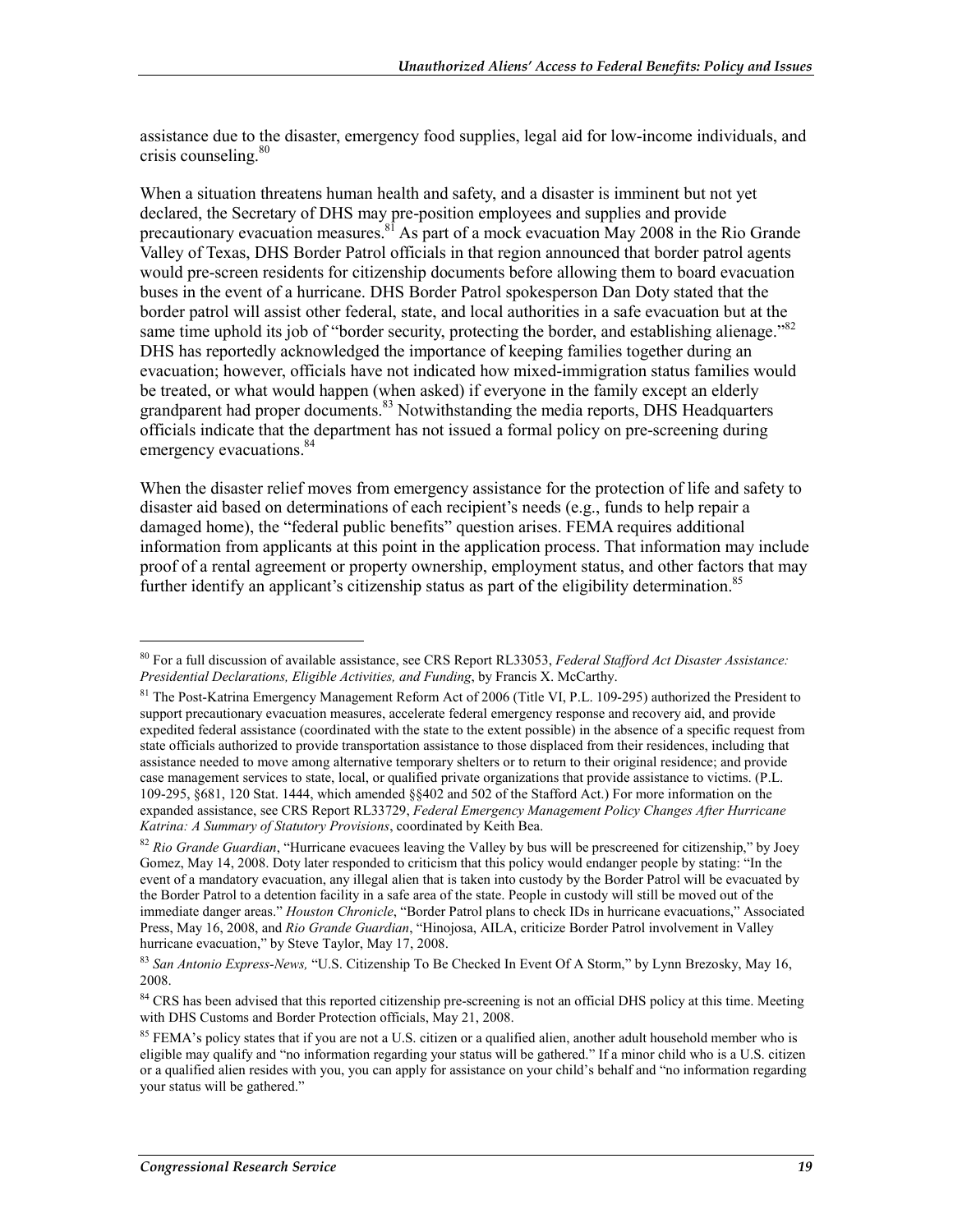Regardless of their programmatic eligibility, when unauthorized aliens are receiving federal disaster aid, according to DHS officials, they have no immunity from deportation. In the aftermath of Hurricanes Katrina and Rita in 2005, there were reportedly many displaced aliens who feared that seeking government help might lead to their deportation.<sup>86</sup> "The administration's priority is to provide needed assistance: water, food, medical care, shelter," DHS spokesperson Joanna Gonzalez explained at the time. "However, as we move forward with the response, we can't turn a blind eye to the law."<sup>87</sup> DHS arrested, detained, and ordered deported an unspecified number of unauthorized aliens displaced by the 2005 hurricanes.<sup>88</sup>

### **Re-emergence of PRUCOL with "Quasi-legal" Migrants**

As awareness of and confusion over "quasi-legal" migrants grows, the policies embodied by PRUCOL are returning to the fore.<sup>89</sup> This issue most frequently arises in the context of compensation or training for laid-off workers or in debates over tax refunds or rebates. Those aliens who have EADs and SSNs—but who are not otherwise authorized to reside in the United States—pose a particular dilemma to some because they are permitted to work and have likely paid into the system that finances the particular benefit. They also are difficult to distinguish from LPRs because they possess valid government-issued documents.

A similar issue is whether states may provide in-state tuition to foreign nationals who have Temporary Protected Status (TPS), a subset of "quasi-legal" migrants. Some have asserted the bar on benefit receipt does not apply to foreign nationals with TPS because Section 244 of INA considers them lawfully present. However, others point out that Section 244(f)(4) limits that "lawfully present" designation to nonimmigrant adjustments or changes in immigration status. Aliens with TPS are not defined qualified aliens under PRWORA. Given the bar on federally funded postsecondary education in Section 401 of PRWORA, the question of states providing instate tuition to foreign nationals with TPS may ultimately hinge on whether federal funds are involved. $90$ 

<sup>86</sup> CRS Report RL33091, *Hurricane Katrina-Related Immigration Issues and Legislation*, by Ruth Ellen Wasem.

<sup>87</sup> *Washington Post*, "For Illegal Immigrants, Some Aid Is Too Risky," by Darryl Fears, September 20, 2005.

<sup>88</sup> *Wall Street Journal*, "Storms in the Gulf: Roundup of Immigrants in Shelter Reveals Rising Tensions," by Chad Terhune and Even Perez, October 3, 2005; *Chicago Tribune,* "Immigration Agents Net 5," by Tribune News Service, September 20, 2005; and *El Paso Times*," Evacuee Faces Deportation," by Louie Gilot, September 22, 2005.

<sup>&</sup>lt;sup>89</sup> PRUCOL specifically arose early in the  $110^{th}$  Congress when §226 of the House-passed Trade Adjustment Assistance (TAA) Act of 2007 (H.R. 3920) stated: "No benefit allowances, training, or other employment services may be provided under this chapter to a worker who is an alien unless the alien is an individual lawfully admitted for permanent residence to the United States, is lawfully present in the United States, or is permanently residing in the United States under color of law." This provision restated language in the existing TAA statute that had been superseded by Title VI of PRWORA. Although the Senate did not act on H.R. 3920 in the 110<sup>th</sup> Congress, P.L. 110-161 has appropriated funding for TAA without the PRUCOL language. For background and legislative tracking on TAA, see CRS Report RL34383, *Trade Adjustment Assistance (TAA) for Workers: Current Issues and Legislation*, by John J. Topoleski.

<sup>90</sup> For further analyses of these issues, see CRS Report RS22500, *Unauthorized Alien Students, Higher Education, and In-State Tuition Rates: A Legal Analysis*, by Jody Feder, and CRS Report RL33863, *Unauthorized Alien Students: Issues and "DREAM Act" Legislation*, by Andorra Bruno.